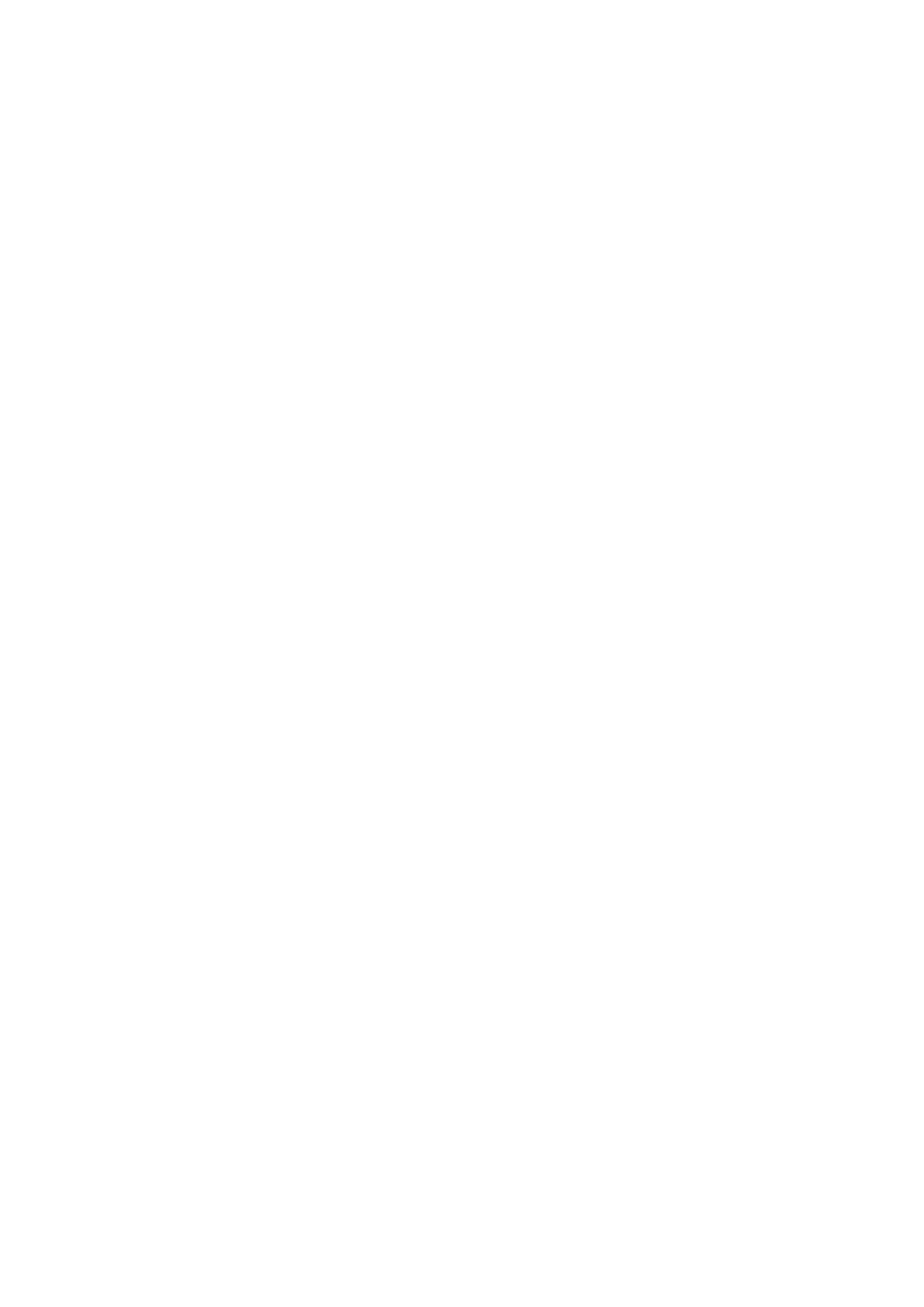# **Tehran Offices:**

## **Head Office:**

No.7, Shahid Ahmadian St., Shahid Ahmad Ghasir Ave. Tehran, Iran. P.O.Box : 15138-36511 Tel: (+98) 21 82182100 Fax: (+98) 21 88722435

## **Beihaghi Building:**

No. 12, Beihaghi Blvd., Argentine Sq., Tehran, Iran. P.O.Box : 15147-46417 Tel: (+98) 21 88502601 Fax: (+98) 21 88502622

### **Shahed Building:**

No. 46, Third St., Chehel- Soton St., Tehran, Iran. P.O.Box: 14316-64141 Tel: (+98) 21 88968392-4 Fax: (+98) 2188968396

## **Arash Building:**

No. 2, Iraj St., Afriqa Blvd., Tehran, Iran. P.O.Box: 19177-54193 Tel: (+98) 21 22012139-40 Fax: (+98) 21 22012141

**Website:** www.audit.org.ir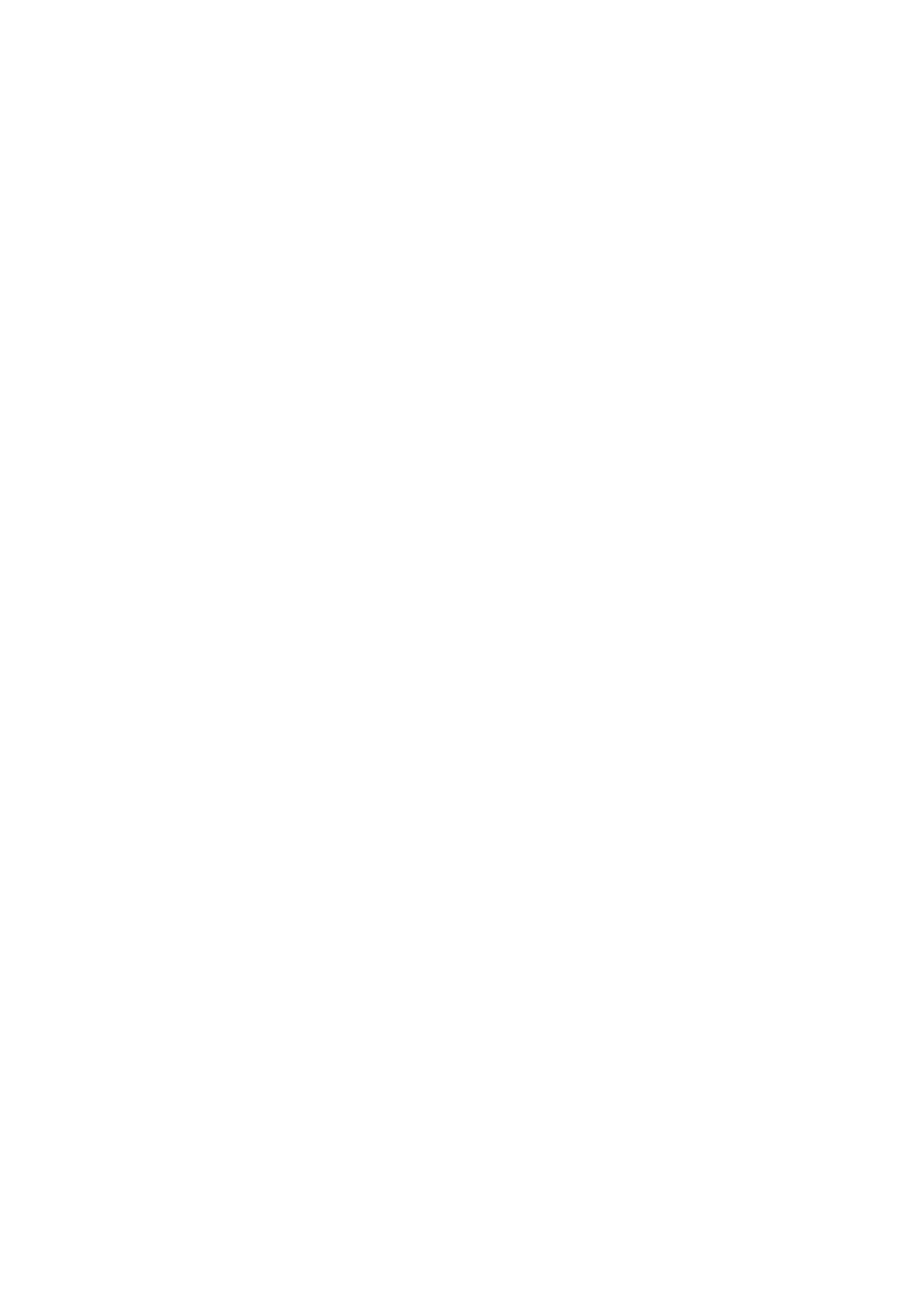# **Table of Contents**

|                                                                                                            | Page No.  |
|------------------------------------------------------------------------------------------------------------|-----------|
| <b>Background</b>                                                                                          | 1         |
| <b>Objectives</b>                                                                                          | 1         |
| <b>Main Functions</b>                                                                                      | $1 - 3$   |
| <b>Organizational Structure</b>                                                                            | 3         |
| <b>Main Constituents and Their Functions</b>                                                               | $4 - 6$   |
| <b>Staff and Service Departments</b>                                                                       | $6 - 7$   |
| <b>Operational Departments</b>                                                                             | $7 - 8$   |
| Workforce                                                                                                  | 9         |
| <b>Summary of Activities Fulfilled During 1391 (3/21/2012-3/20/2013)</b>                                   | $10 - 12$ |
| <b>Setting Accounting and Auditing Standards</b>                                                           | $12 - 15$ |
| <b>Training</b>                                                                                            | $15 - 17$ |
| <b>Research, Publications, and Other Scientific Activities</b>                                             | $17 - 20$ |
| <b>Policies and Procedures</b>                                                                             | 20        |
| Audit Organization's Function Regarding Safety Development of<br><b>Administrative System</b>              | 21        |
| Ways to Achieve Financial Statements Transparency and Develop<br><b>Entities' Internal Control Systems</b> | $21 - 22$ |
| <b>Audit Organization's Role in Responding to complaints</b>                                               | 22        |
| <b>Covenants</b>                                                                                           | 22        |
| <b>Appendix 1: List of Accounting Standards</b>                                                            | 23        |
| Appendix 2: List of Auditing Standards and Other Assurance and<br><b>Related Services</b>                  | $24 - 25$ |
| <b>Appendix 3: List of Public Sector Accounting Standards</b>                                              | 26        |
| <b>Appendix 4: Provincial Offices</b>                                                                      | 27        |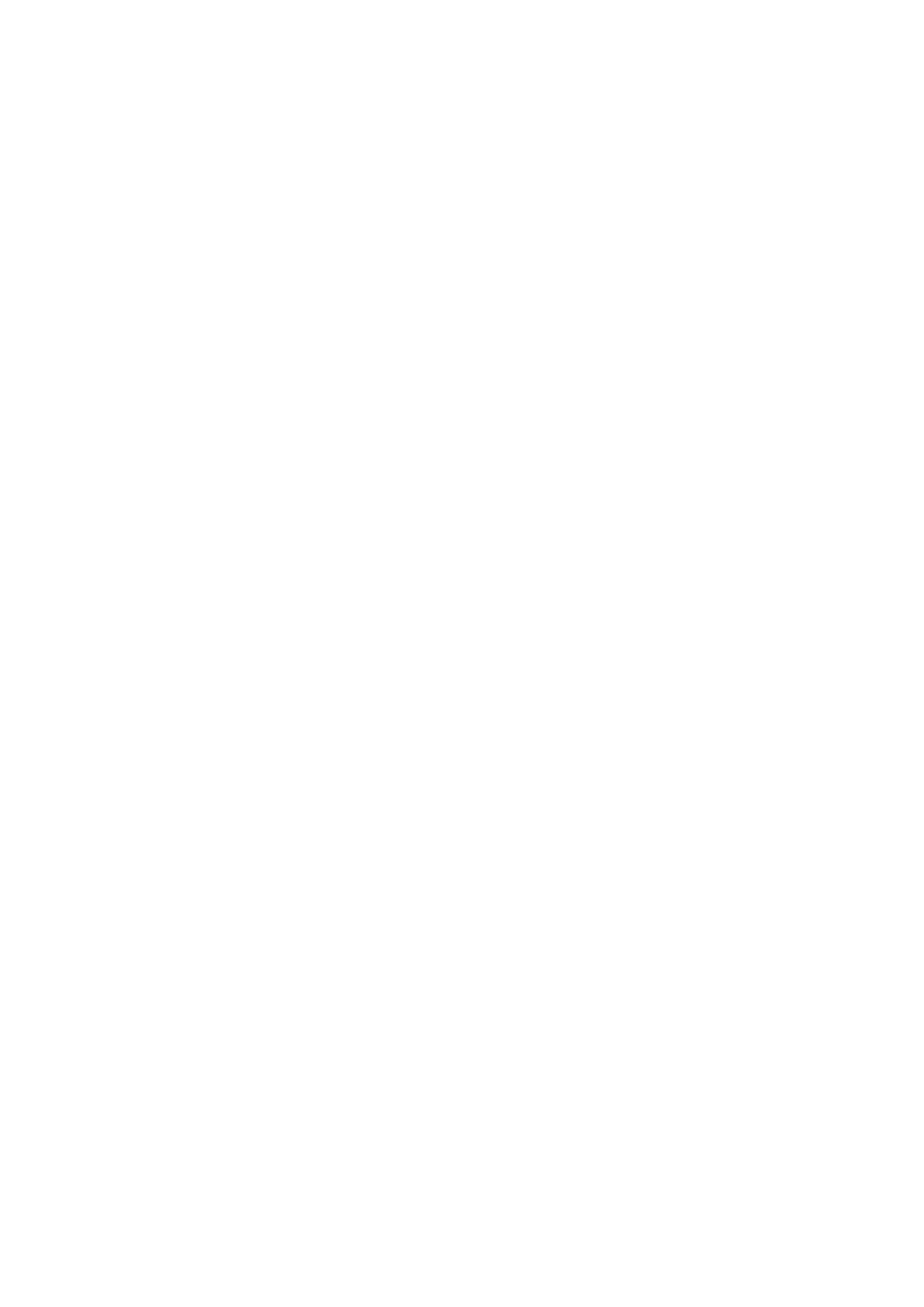

# **Audit Organization**

# **- Background**

In 1983 Iranian parliament ratified an act which emphasized on establishment of Audit Organization. Consequently, the organization's article of association was passed by the parliament in 1987, and accordingly it started to operate as a legal entity with financial independence. The objectives and main functions of the organization are as follow:

# **- Objectives**

The organization's objectives are:

- Providing basic auditing needs of the government and presenting special financial services to state-owned and supervised entities.
- Setting and expansion of accounting and auditing principles and standards, as well as providing ethical rules in compliance with the Islamic rules.
- Conducting research on scientific and practical matters in order to enhance technical knowledge according to the needs of the country.

# **- Main Functions**

The Audit Organization is responsible for:

## **1. Auditing and Statutory Examination**

- **a**. Audit of all state institutions which according to Principles 44 and 45 of Iranian Constitution are public companies, such as; government companies, insurance companies and companies owned by the Islamic Revolution's Bodies.
- **b.** Audit and statutory examination of those corporations which more than 50 percent of their capitals, either directly or indirectly, belong to the institutions mentioned in (a).
- **c.** Audit of capital projects (national development plans) and other fixed assets construction projects (such as buy back contracts) of the entities mentioned in (a) and (b).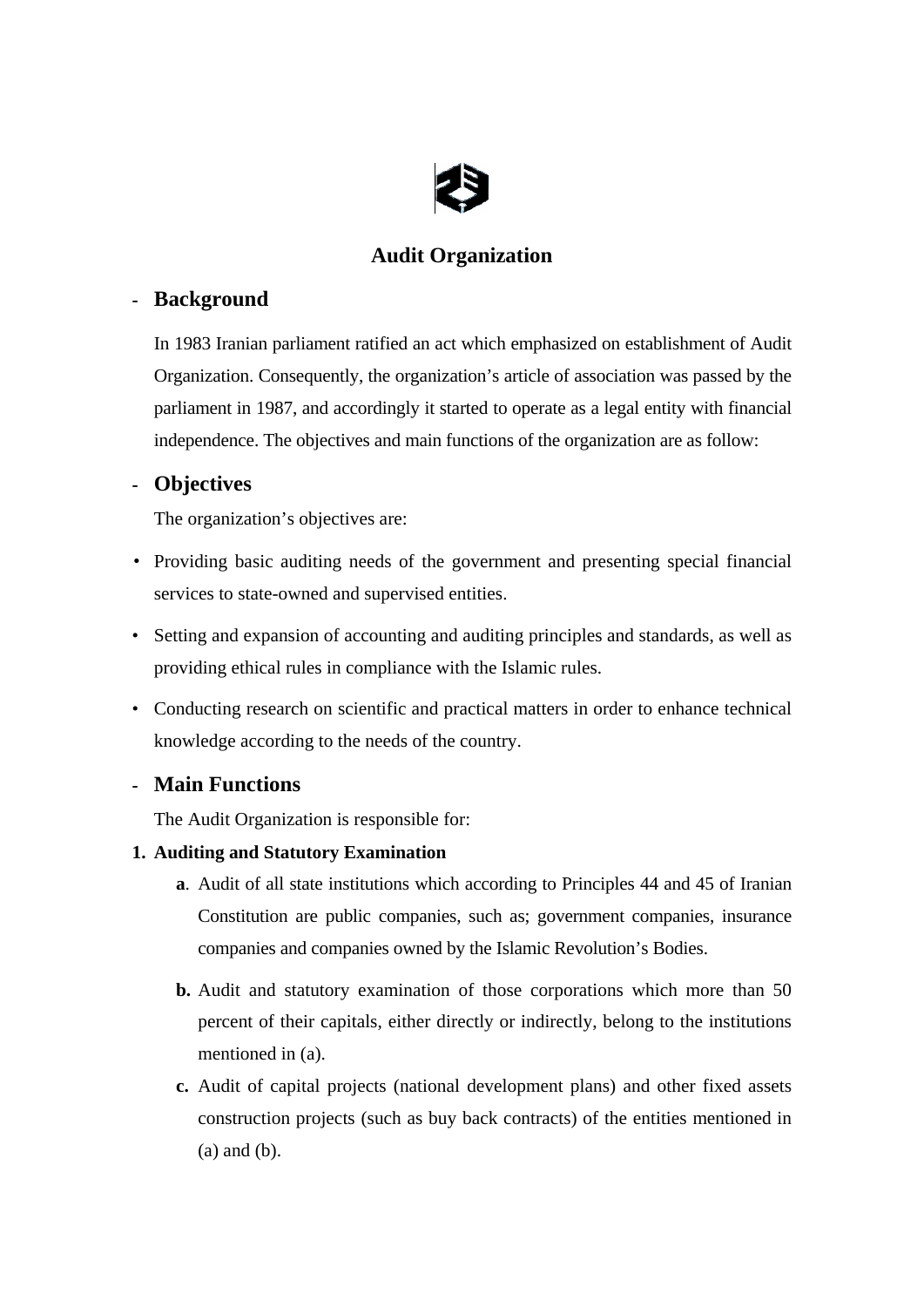- **d.** Operational audit of companies or capital projects of fixed assets which poses adequate materiality, sensitivity, and high volume of activities, proposed by the minister *of Economic Affairs and Finance,* and approved by the Annual Meeting of *Audit Organization's Board.*
- **e**. Audit of those cases retuned to the *Organization* by the minister of *Economic Affairs and Finance.*

#### **2. Financial Consultancy Services**

- **a.** Offering financial consultancy and management services to ministries, state owned corporations, and other entities mentioned in 1(a) and (b).
- **b.** Offering financial consultancy and services, design and implementation of financial systems, and management services to other institutions.

#### **3. Setting Accounting and Auditing Standards**

- **a.** *The Organization* is responsible for setting and publishing accounting and auditing standards with regards to the following subjects:
	- Accounting Standards;
	- Auditing Standards;
	- Code of Professional Ethics: and
	- Guidelines to the above issues.
- **b.** *The Organization* is also responsible for setting Code of Professional Ethics and Conducts in line with the Islamic rules, to be professionally observed by its personnel.

#### **4. Training, Research, and Publications**

- **a.** Conducting required research and related studies in order to acquire the latest information in accounting, auditing, and other related fields.
- **b.** Publication and proliferation of the results of the conducted studies with aim to continuously increase the level of professional accounting and auditing knowledge in the country.
- **c.** Cooperating with governmental organizations, universities, educational institutions, and other relevant bodies in fostering auditing and accounting workforce.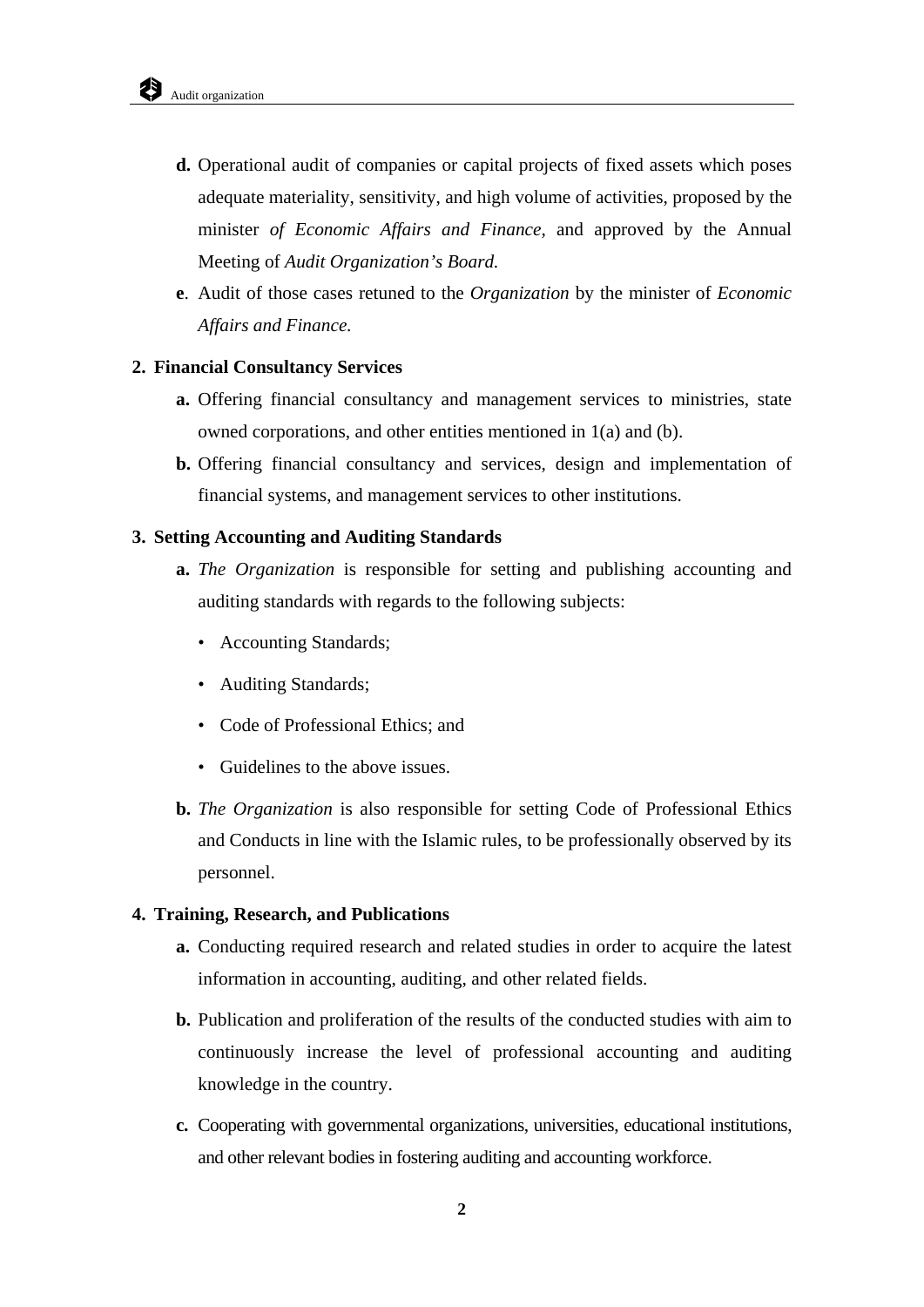**d.** Training responsible personnel through continuous professional development programs.

#### **- Organizational Structure**

Although *Audit Organization* was established as a state-owned company, there has been an effort to make its structure as much as possible similar to that of an international audit firm. *Audit Organization* is the first professional body in Iran which has received two major certificates from the Association of Chartered Certified Accountants. These certificates indicate the internationally recognized quality of the work accomplished by the organization and acceptability of its professional background by the biggest global professional association.

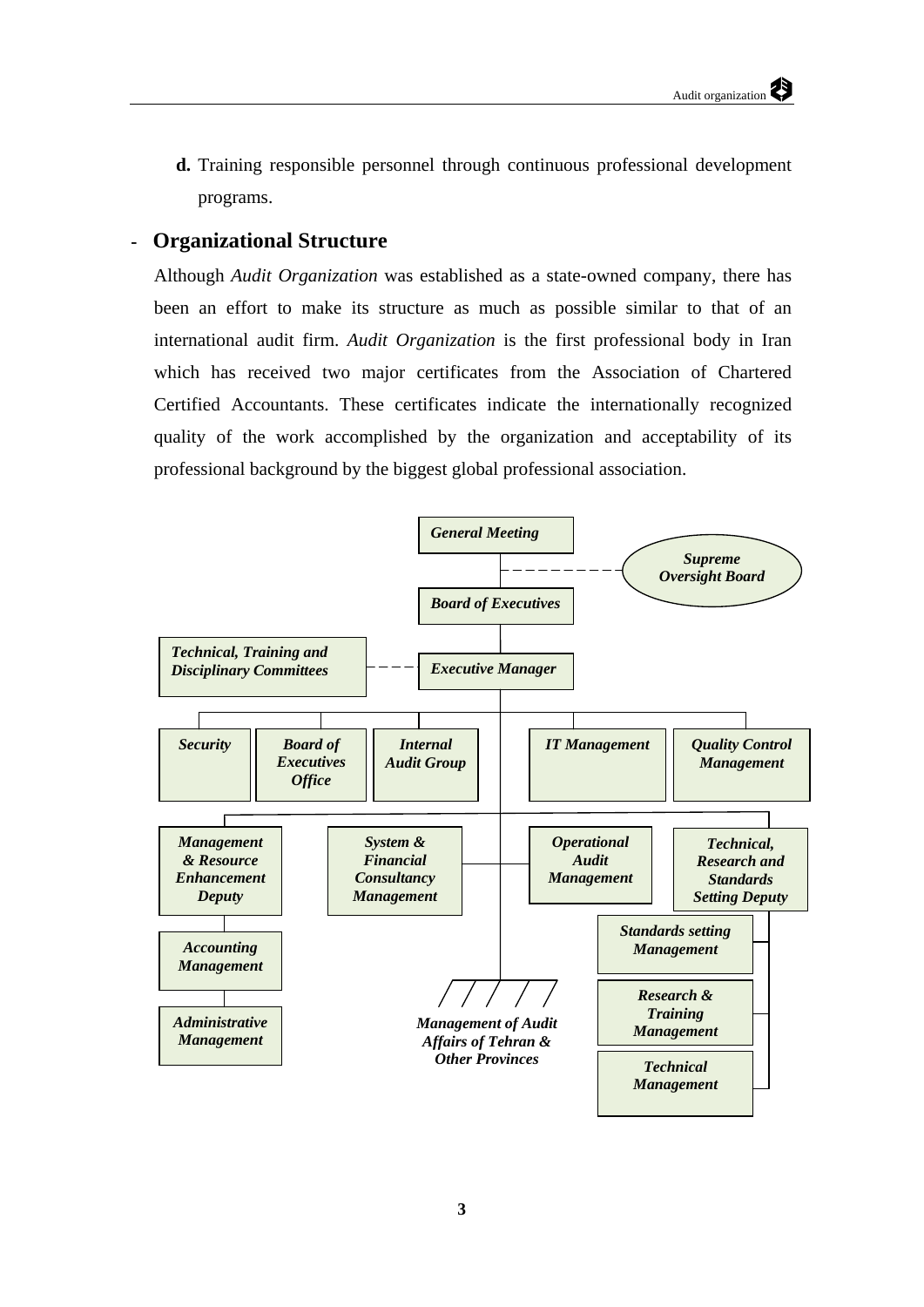## **- Main Constituents and Their Functions**

#### **1. General Meeting**

The General Meeting of the *Audit Organization* includes the followings;

*Minister* of *Economic Affairs and finance* as the chairman, *President's Deputy in Planning and Strategic Supervisions, Chairman of Central Bank of Islamic Republic of Iran, Minister of Industries, Mines and Commerce,* an *Minister of Justice.* The *Meeting* is generally responsible for setting policies and attesting plans, manuals, and financial statements, and also appointing members of *Board* of *Executives*. Moreover, accounting principles, auditing standards and the organization's code of ethics and disciplinary rules should be approved by the *General Meeting.* 

#### **2. Board of Executives & Executive Manager**

The board of executives includes one member as a head who also acts as executive manager of the board, and six other executive members who are all experts, accountable and professionally well-known people. Proposed by the minister of *Economic Affairs* and *finance* and approved by the *General meeting*, the members of *the Board of Executives* are selected among experts and experienced accountants for a period of three years. The executive manager and all members of the board are responsible for planning, organizing, preparing and setting manuals, and managing and executing the programs. Each member of the board supervises certain parts of the organization's activities. Exposure drafts of professional principles and standards should be reviewed and confirmed by the board of executives and then sent to the general meeting for final confirmation.

The executive manager is first proposed by the head of general meeting and then approved by the general meeting. Other members are proposed by the executive manager and then approved by the general meeting. The board will remain in charge for a three-year time period.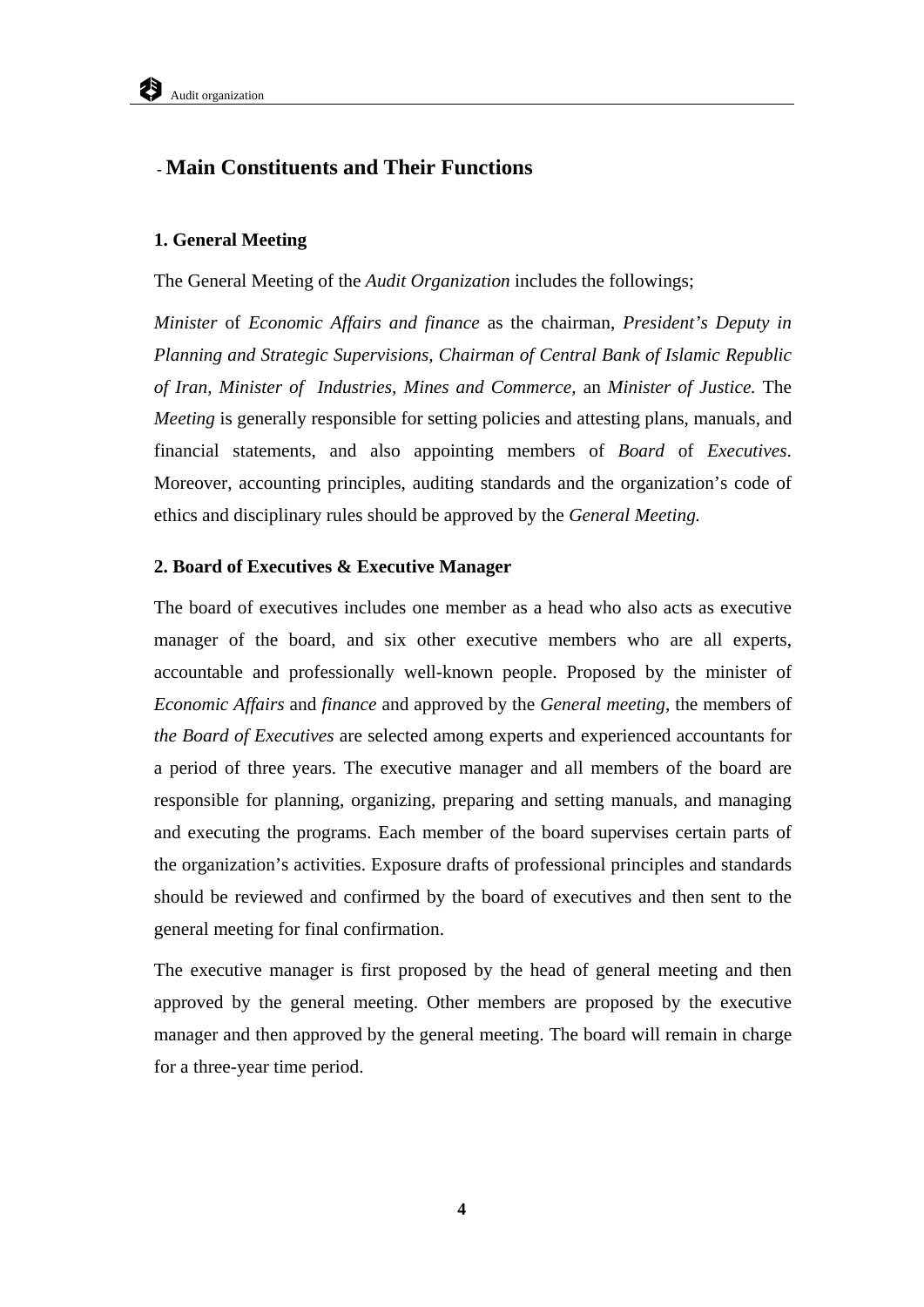#### **3. Supreme Oversight Board**

*Supreme Oversight Board* consists of the followings: two representatives from Executive Force, two representatives from Supreme Audit Court (Legislature Force), and a representative of Attorney General (Judiciary Force). The board is responsible for continuous supervision of the organization's current operations and statutory examination of its activities. The board should report its findings to the General Meeting and, where appropriate to regulatory bodies.

#### **4. Specialized Committees**

In order to perform the professional duties with utmost diligence, more than ten committees have been elected which operate their duties under direct supervision of the board of executives. The most important committees are as follow:

- **a. Technical Committee,** an eight-member committee, comprising of internal as well as external experts, which is responsible for accumulating technical and professional rules and manuals and also presenting solutions for certain accounting and auditing issues experienced in different entities. The *Technical and Professional Services Management* of *the Organization* is the taskforce for the execution of this committee's responsibilities.
- **b. Research and Training Committee,** a seven-member committee which is responsible for preparing and authorizing training, research and publication programs as well as directing and supervising professional seminars. *Research and Training Management* of *the Organization* is the taskforce for the execution of this committee's responsibilities.
- **c. Disciplinary Committee,** a four-member committee which is responsible for setting the codes of professional ethics as well as reviewing and expressing opinions on ethical cases.
- **d. Rules and Taxation Committee,** a six-member committee which is responsible for preparing required checklists and manuals necessary in observing rules and regulations, presenting reasonable solutions for taxation audits, and responding to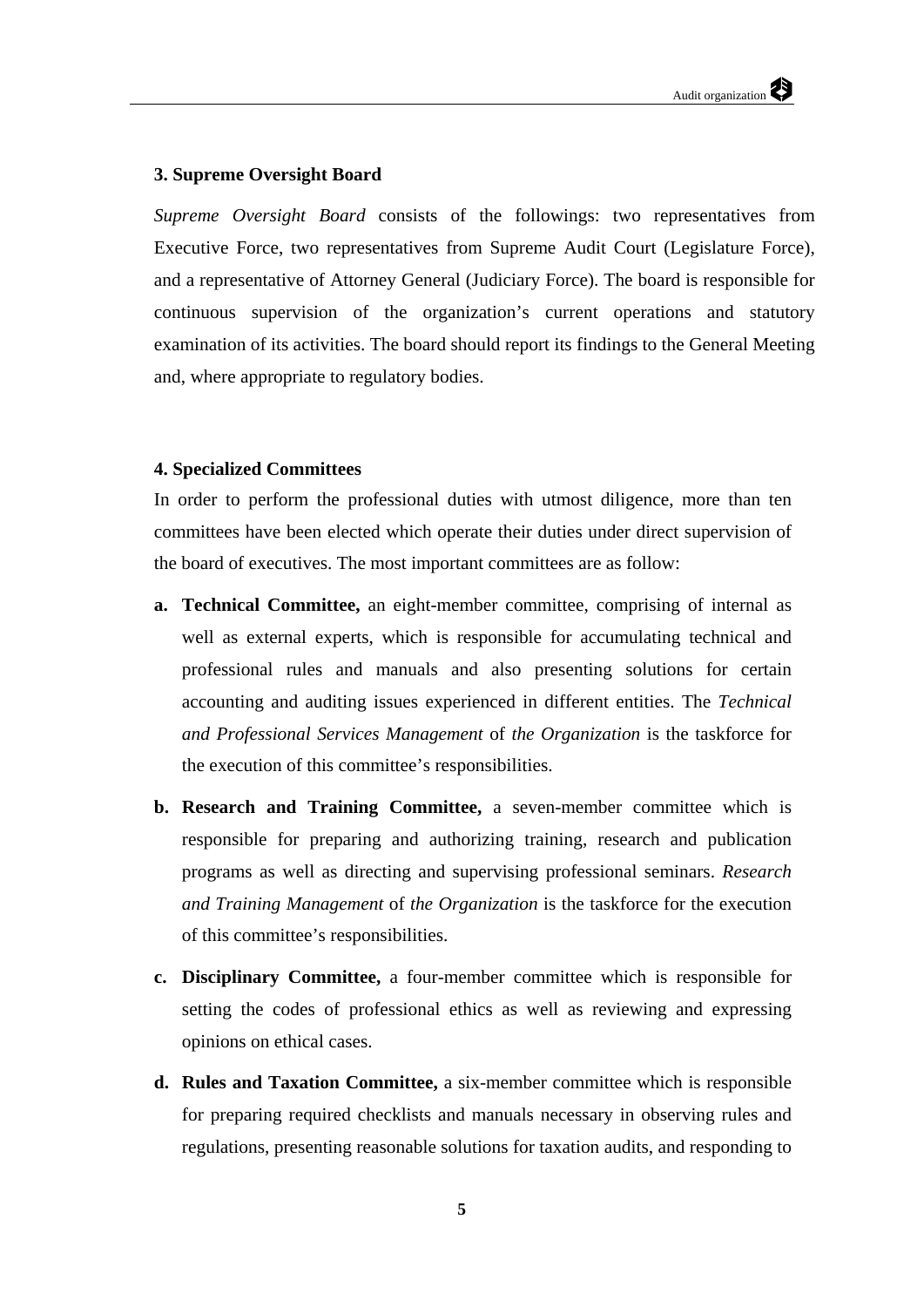questions and statutory ambiguities. The *Technical and Professional Services Management* of *the Organization* is the taskforce for the execution of this committee's responsibilities.

**e. Other Committees:** In addition to above mentioned committees, the organization has established other committees in order to enjoy ideas put forward by experts. The additional committees are as follow; *Strategic Developments*, *Accounting and Auditing Standards Setting*, *Staff Promotion and Jobs Classification*, *Article 151 of Commercial Law*, *Computerized Accounting System*, and *Operational Auditing*.

#### **-Staff and Service Departments**

In order to direct and supervise the staff and service departments, two deputies were established in organizational chart of Audit Organization. These deputies are as follow:

- **a. Technical Deputy;** is responsible for planning, directing and controlling all activities related to quality control, standards setting, research and training, and technical and professional surveys. Departments supervised by this deputy are as follow:
	- **1. Standards Setting Management;** is responsible for establishing suitable taskforces in order to prepare the exposure drafts for each specific accounting and auditing standard issues.
	- **2. Research and Training Management;** is composed of professionals and academics (both full and part time) and is responsible for conducting research in accounting and auditing issues and publishing related books. *Centre for Professional Accounting and Auditing Studies* publishes textbooks in various accounting, auditing and related matters. This management is also responsible for conducting continuous professional development of the personnel and also presents training courses for clients and the managers.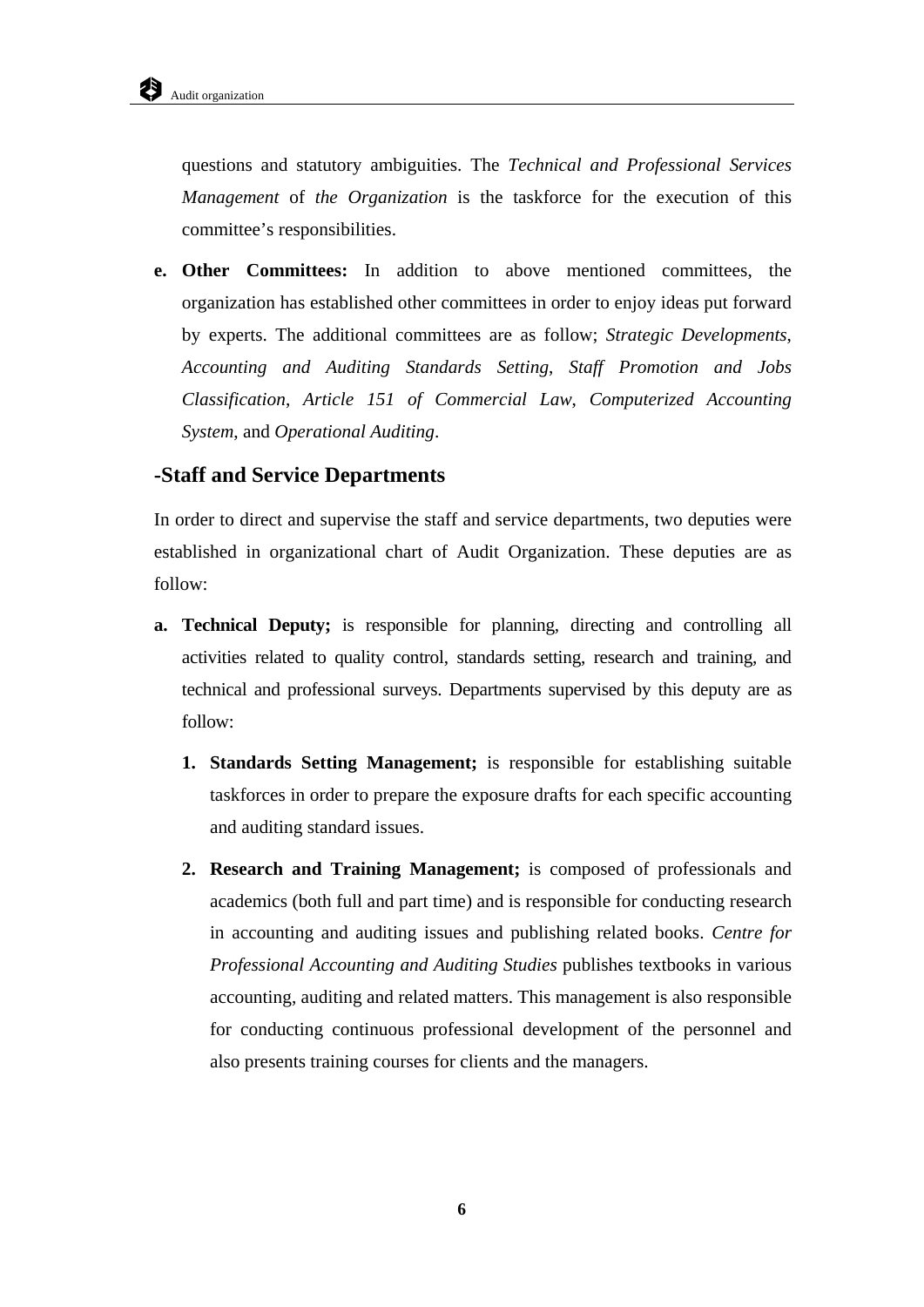- **3. Technical and Professional Services Management;** is responsible for reviewing and analyzing specific clients' accounting and auditing issues and provides them with solutions to the best practice through *Technical Committee*. This management has the role of secretary to the *Technical and Professional Committee*.
- **b. Management Enhancement Deputy;** is responsible for establishing a suitable support system, directing and coordinating all activities related to administrative and financial matters, planning and control of the budget. The deputy is also responsible for providing and coordinating supportive activities to the professional and technical departments. This deputy supervises *Administration Management*, *Accounting Management*, and *Renovation and administrative Change Management*.

## - **Operational Departments**

The following departments are responsible for operational activities conducted in Audit Organization:

**Audit Managements;** are composed of approximately 54 audit groups to perform statutory examinations and audit of clients and ownership plans of fixed assets. Audits are conducted in compliance with auditing standards and related rules and regulations, resulting in expression of opinions on financial statements, board of management's report, and entities' compliance with the rules and regulations. Should be required by the entity or an appropriate authority, certain reports such as tax audit reports, reports on corporation's capital increase and prospective financial events, interim reports, and reports on project finance bonds trusteeship are also rendered.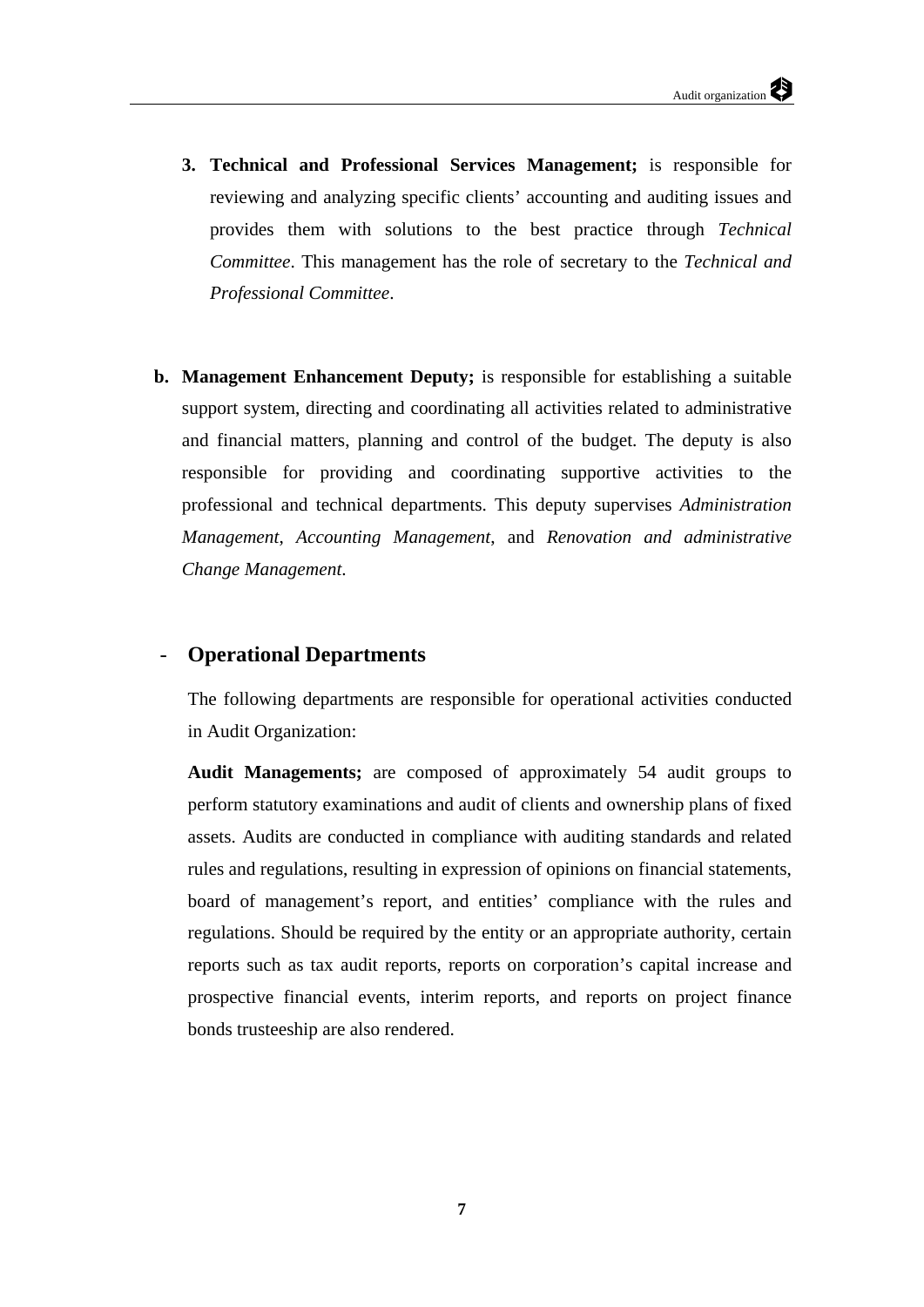

#### **Organizational Structure of Audit Groups**

**System Management and Financial and Managerial Consultancy;** is composed of expert personnel and provides management consultancy services and establishes financial systems for entities as per their requests.

**Operational Audit Management;** established in 2003 and in response to the needs for operational audit in public sector, the management is responsible for conducting operational audit in required entities and those entities selected by the General Meeting of Audit Organization. Operational audit is conducted in order to make sure whether an entity's operations are effective, efficient and economical.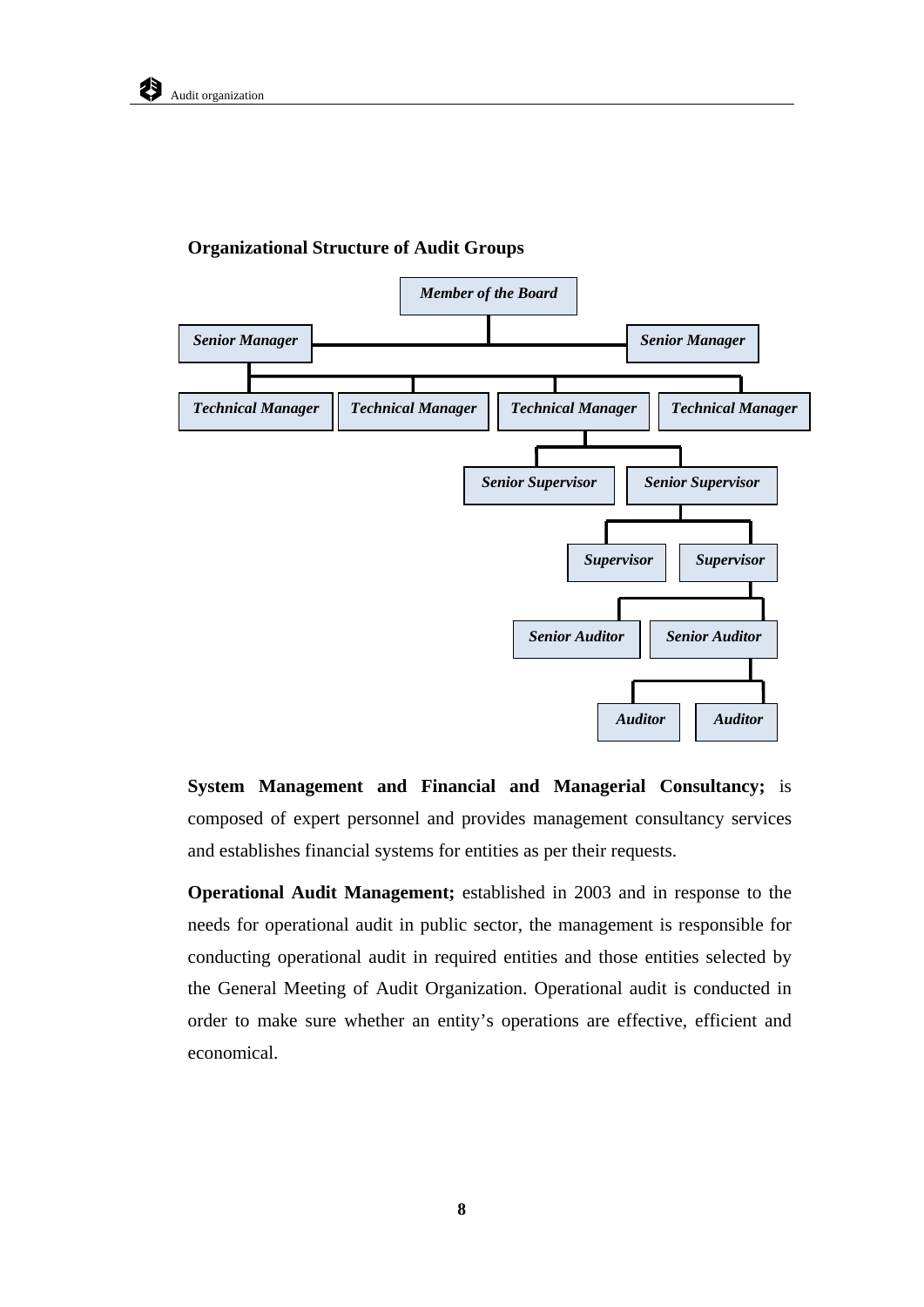# **-Workforce**

Approximately 87% of the organization's personnel are professional staff, of which over 228 are CPAs and members of Iranian Association of Certified Public Accountants (comprising 17% of official members of the Association). A classification based on the personnel's academic degrees is presented in the following chart and table:



Staff classifications as per their professional positions are presented in the below table and chart:

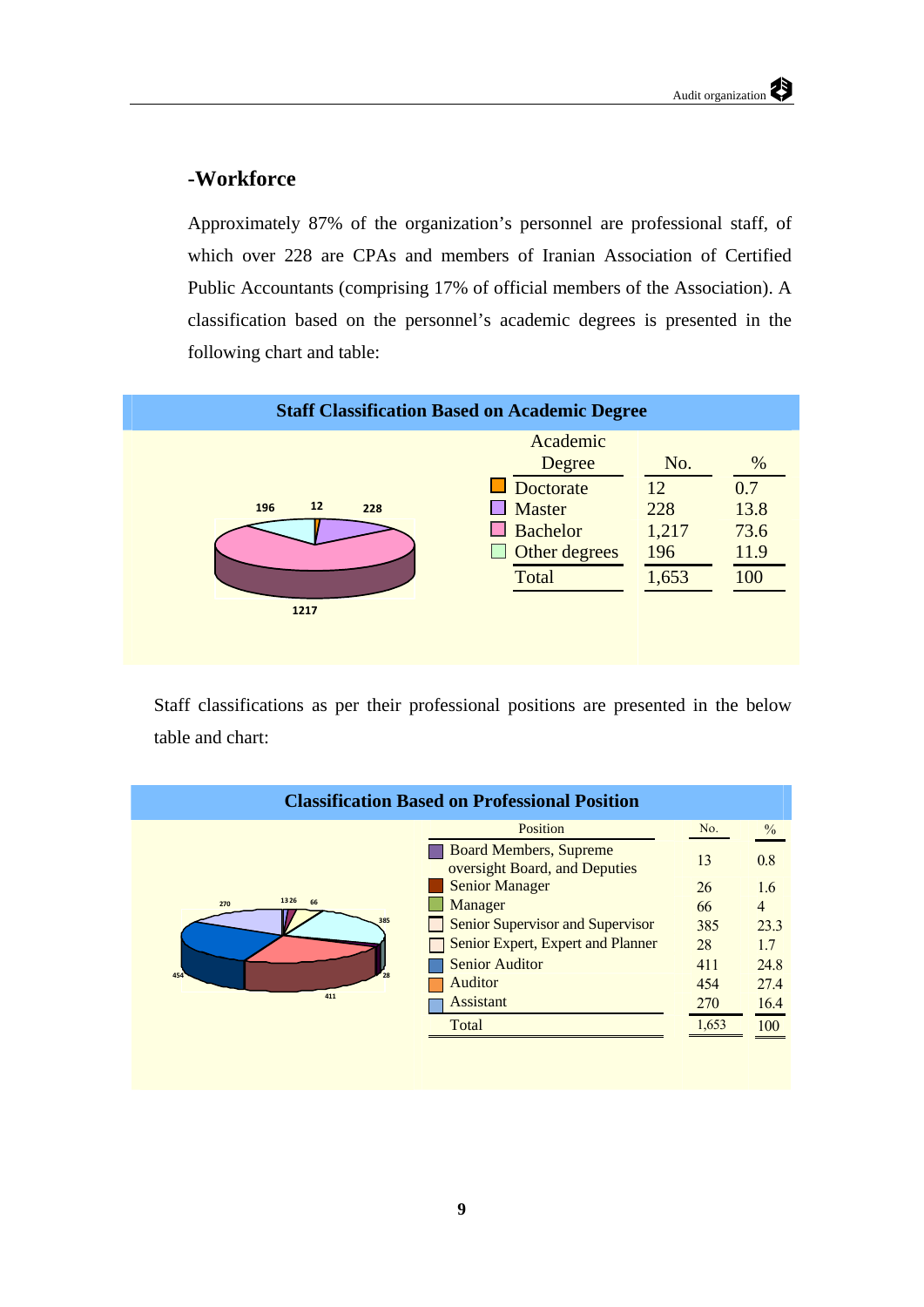Audit Organization has conducted the following activities in order to discharge responsibilities bestowed by its act of establishment and article of association.

#### **a. Auditing and Statutory Examination**

Auditing and statutory examination of companies and state owned business entities are the main functions and responsibilities of Audit Organization. In recent years, the organization has audited many companies including; banks, National Iranian Oil Company, gas and petrochemical companies, regional water and power corporations, telecommunication companies, Iranian Tobacco Company, insurance companies, Civil Servant Pension Fund, and many other large industries and infrastructures. Social Security Organization, Mostazafan and Janbazan Foundation, Shahid Foundation, 15<sup>th</sup> Khordad Foundation and their subsidiaries are other major groups of entities audited by the organization. Investment companies and other enterprises controlled by banks are also among those entities audited by the organization. Furthermore, Audit Organization is among those few audit firms certified by the Stock Exchange Organization, and during year 1391 (2012-13), 75 listed companies were audited by the organization.

In addition to the audit of financial statements and based on Article 272 of Direct Taxation Act, the Audit Organization also provides tax reports for those clients requesting such services.

The distribution of the clients based on their ownerships, is depicted on the below table and chart:

| Ownership state of Audit Entities in 1391(3/21/2012-3/20/2013) |                                                  |     |      |  |  |
|----------------------------------------------------------------|--------------------------------------------------|-----|------|--|--|
|                                                                | <b>Audited Entities</b>                          | No. | $\%$ |  |  |
| $27 -$                                                         | <b>Ministries and Governmental Organization</b>  | 505 | 54.4 |  |  |
| 118<br>$8-$                                                    | <b>Public Institutions and Bodies</b>            | 215 | 23.2 |  |  |
| $55 -$                                                         | <b>Banks</b>                                     | 55  | 5.9  |  |  |
| 505<br>215                                                     | <b>Insurance Companies</b>                       | 8   | 0.9  |  |  |
|                                                                | <b>Presidency Insitution</b>                     | 27  | 2.9  |  |  |
|                                                                | <b>Others (Incl. Civil Servant Pension Fund)</b> | 118 | 12.7 |  |  |
|                                                                | Total                                            | 928 | 100  |  |  |
|                                                                |                                                  |     |      |  |  |

Within the past few years, there has been a declining trend in number of entities reviewed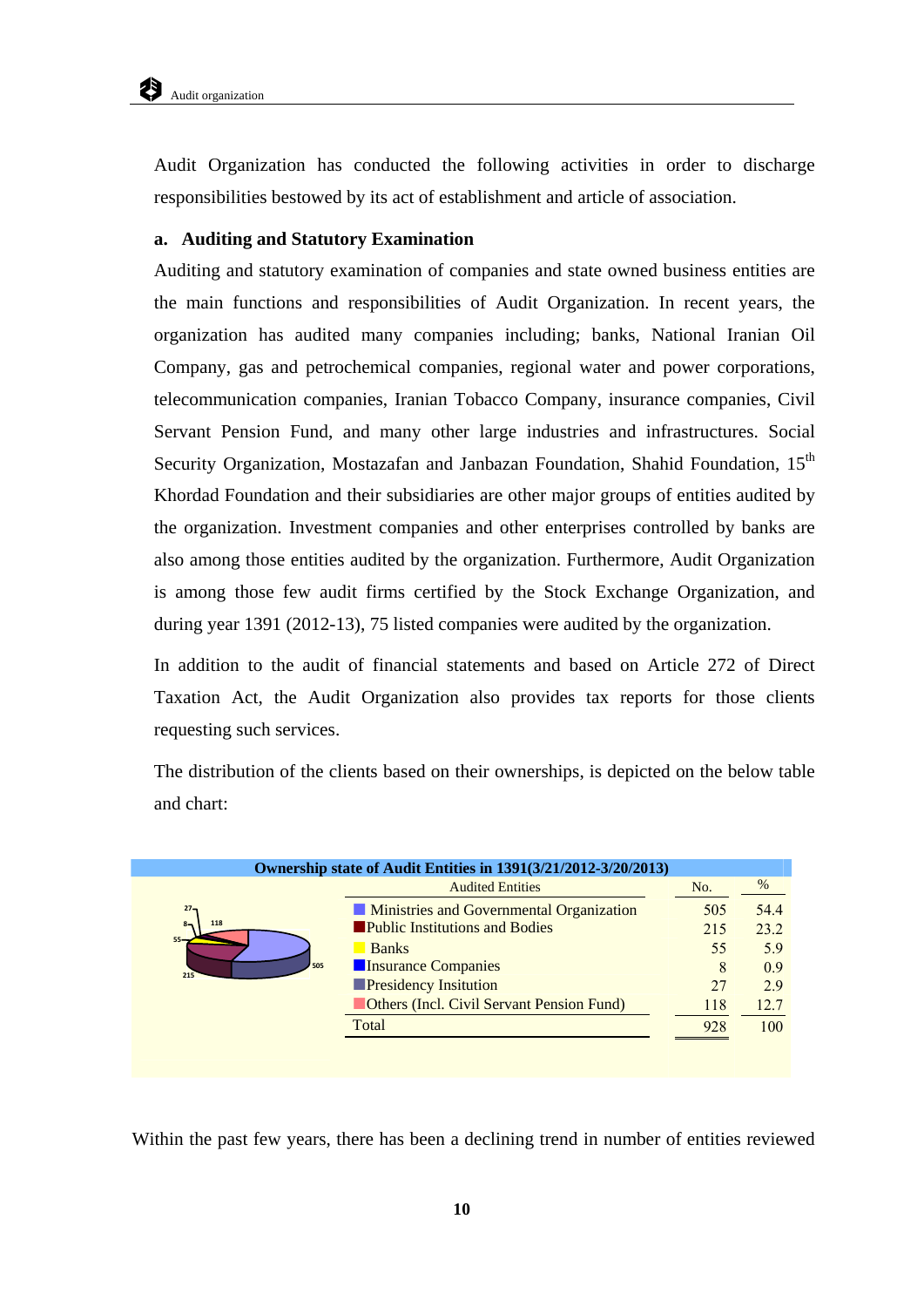

by Audit Organization. This is due to some facts such as; realization of general policies embedded in article 44 of constitution law of Islamic Republic of Iran, establishment of Iranian Association of Certified Public Accountants, and following a general policy by which private sector is strengthened and some works previously conducted by the organization have been transferred to some audit firms which are members of the Association. Although the number of entities under review has been declining, the number of reports issued by the organization has increased due to increase in variety of reports issued by it including; reports on interim financial statements, future financial events, reports on internal control system, and so on.

Entities under review by Audit Organization consist 4% of total number of audit portfolio of the country and 25% of total audit fee of auditors. It is worth mentioning that the total number of entities reviewed by non-governmental sector is 25,000 companies.

Auditors of Audit Organization are fully independent in expressing their opinions on audited financial statements; each report is prepared by audit manager and issued and signed by a relevant technical manager and posted and signed by a relevant technical manager who is a member of Board of Executives.

Different types of opinions on the audited financial statements of an entity are shown in the chart and table below:

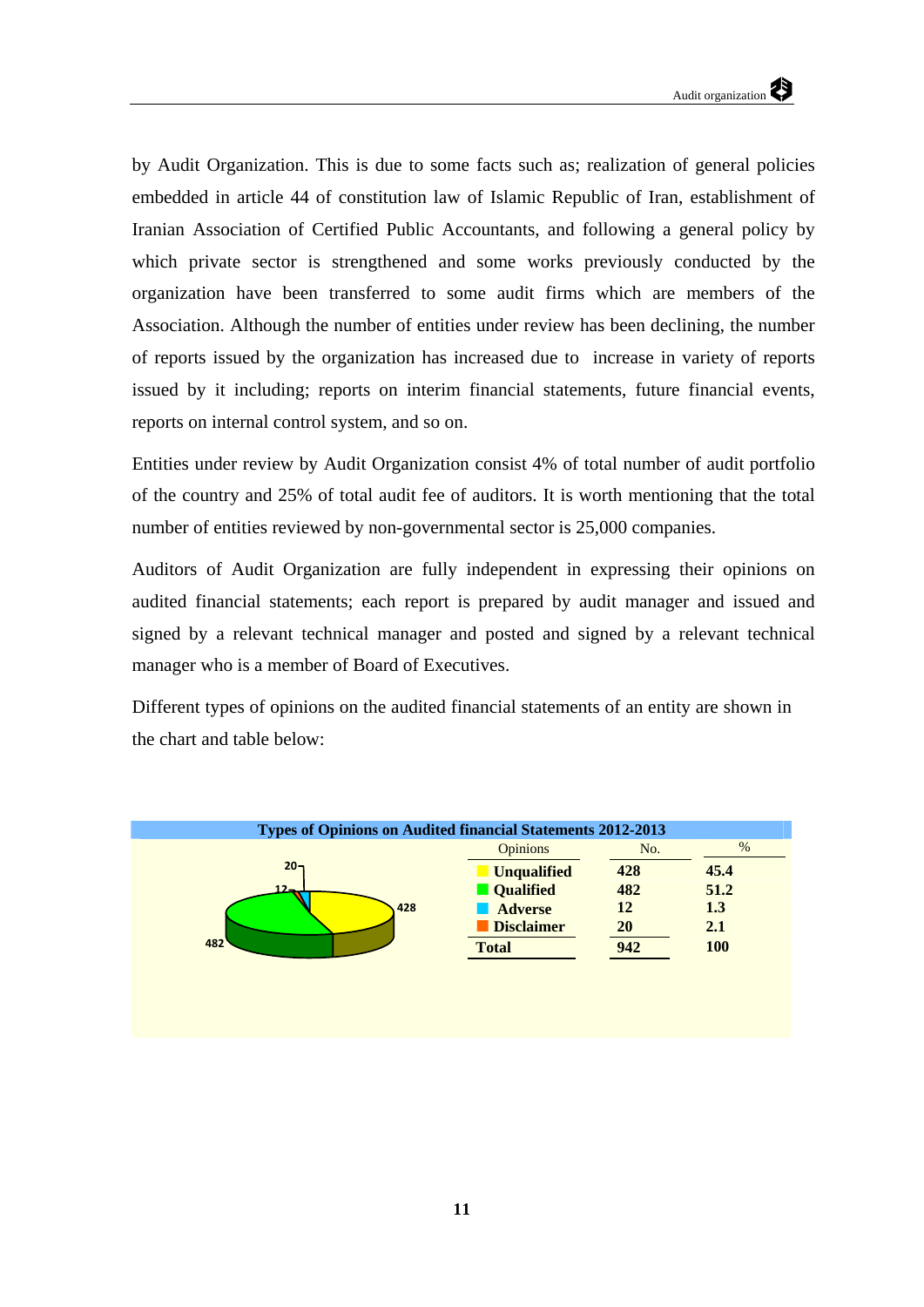

A summary of professional activities and different reports issued by Audit Organization

in a time span between 3/21/2012 to 3/20/2013 are as follow:

#### **b. System and Management Consultancy Services**

The department of System and Management Consultancy Services is active in presenting feasibility and activity recognition services, planning, training and establishing financial accounting and cost systems to different kinds of entities active in private and governmental sectors. To date, more than 200 entities have applied services rendered by this department with aim to increase quality and quantity of their activities.

#### **c. Performance Audit**

Since 2003-4, the organization has started performance audit and capital projects in order to increase effectiveness and efficiency in governmental entities, and to date it has submitted many operational audits and related reports for its clients.

In regard with article 218 of Law of Fifth Development Plan of the country that mandates all governmental and listed entities to conduct performance audit at least once in every five-year time period, and in order to expand management services, performance audit, and setting performance audit standards, in 2012 the organization prepared manuals relevant to performance audit standards.

#### - **Setting Accounting and Auditing Standards**

During the last two decades, Audit Organization has taken various measures such as; translation and release of International Accounting Standards, preparation and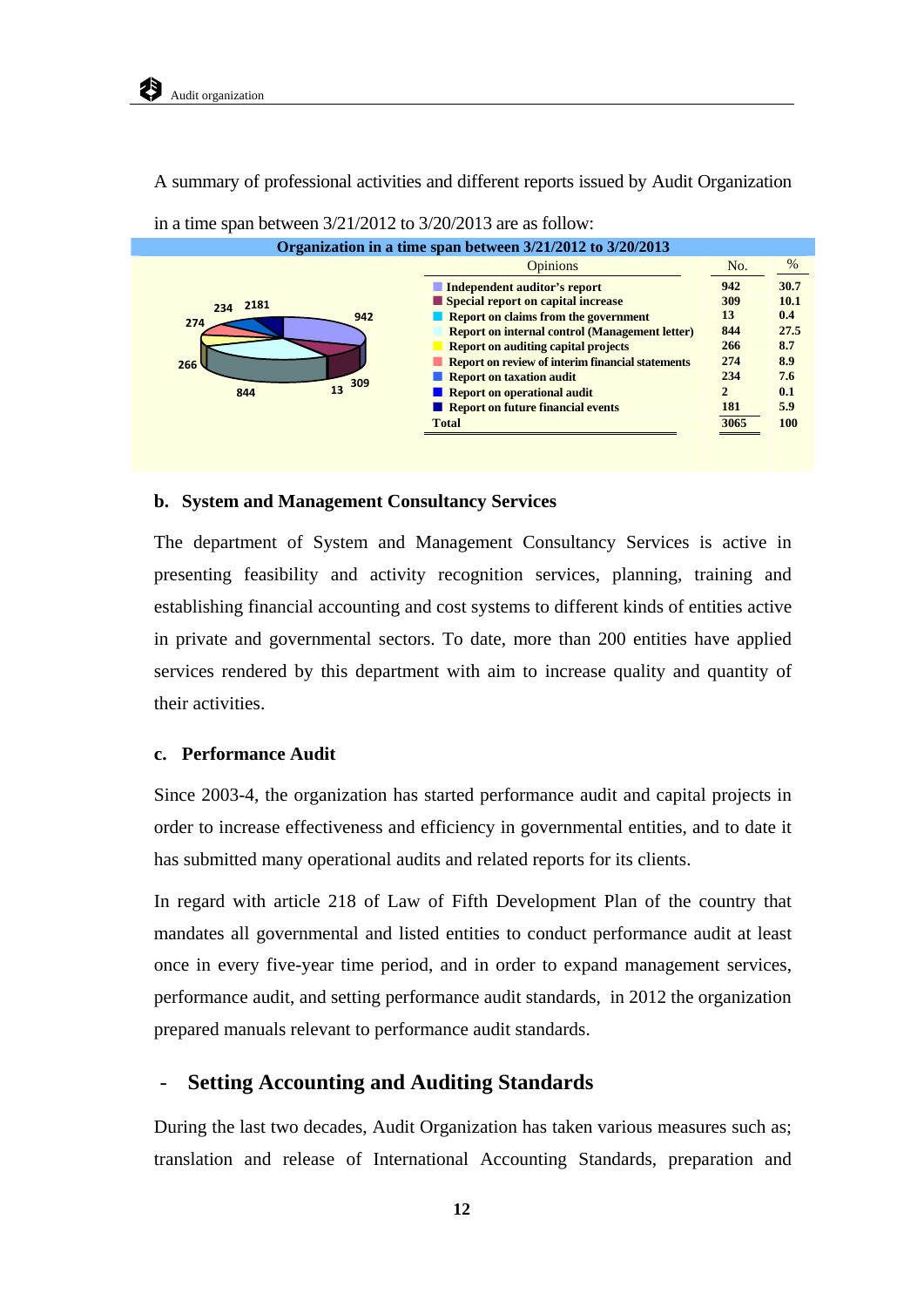publication of textbooks based on accounting and auditing standards used in developed countries, issuing sets of accounting and auditing manuals for certain topics, and issuing and publication of accounting and auditing guidelines in order to enhance auditing and accounting standards in Iran and harmonize Iranian profession with global practice. Based on the internal needs and in compliance with the latest standards released by international bodies, accounting and auditing standards and code of professional ethics are set and released in order to perform paragraph 4 of article 2 of Act of Establishment of the Organization.

#### **a. Accounting Standards**

Based on the latest international standards developed by IASB and with special consideration to the needs of accounting inside the country, Accounting Standards Setting Committee was established with the purpose of establishing accounting standards required. Every individual accounting standard is issued after passing through different analytical stages and then preparing its exposure draft to have the public opinions on it. Accounting standards are among the fundamental basis of the financial system applied in the country, and they bring financial clarity needed to assess entities' financial positions and operations.

To date, 32 accounting standards have been issued of which 9 have been revised due to national and international changes.

The list of accounting standards is presented in Appendix 1.

#### **b. Auditing Standards**

Based on International Auditing Standards issued by IFAC and through the same process applied for accounting standards, Auditing Standards Setting Committee so far has issued 40 auditing standards of which 15 standards have been revised. Currently, these standards are considered as the basis for independent auditing of entities active in private and public sectors. The list of Auditing standards is presented in Appendix 2.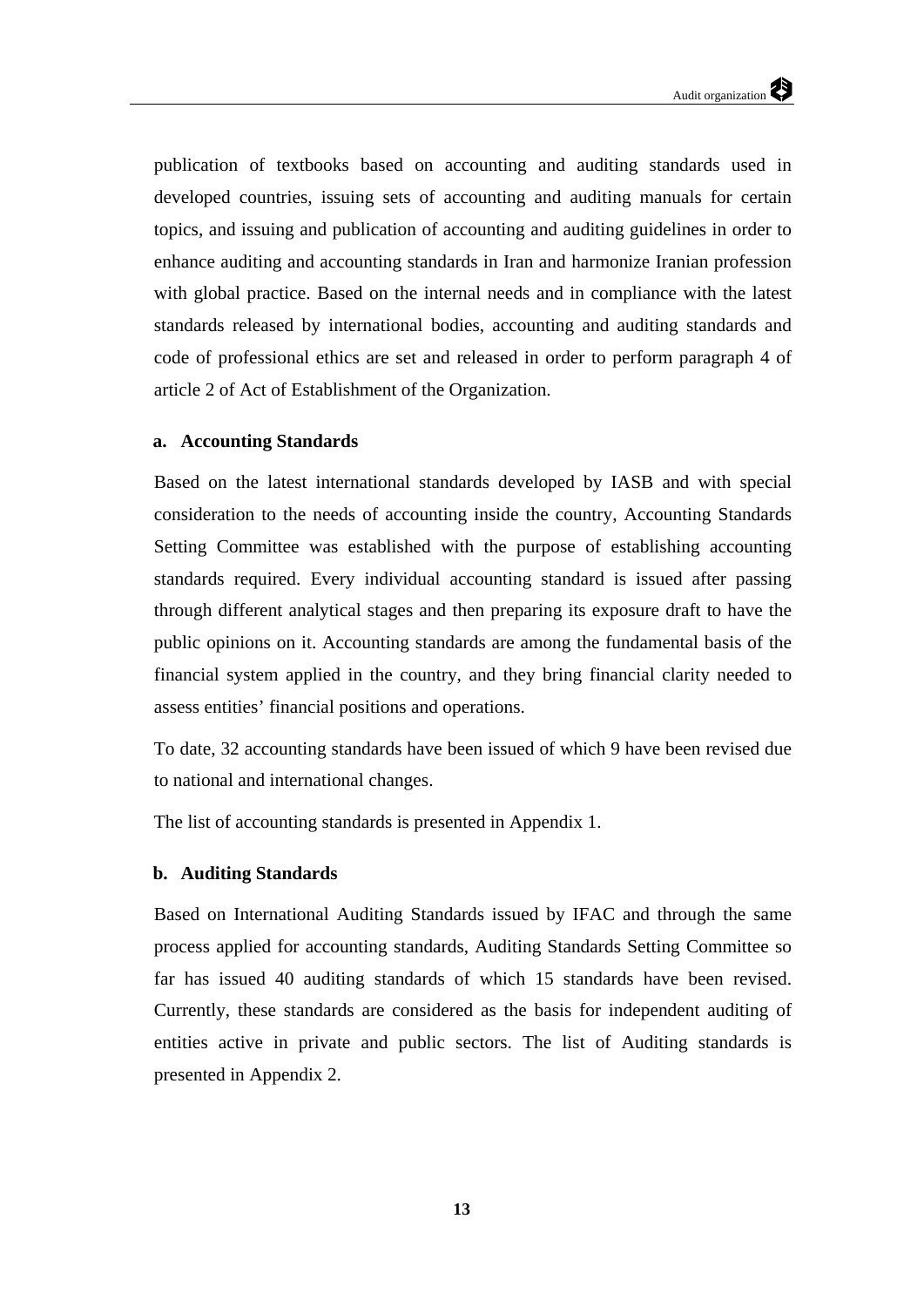#### **c. Governmental Accounting Standards**

In order to make fundamental changes in governmental accounting system in the country, in early 2009, Governmental Accounting Standards Setting Committee was established with the contribution of Deputy of planning and strategic supervision of President of Islamic Republic, Supreme Audit Court, Cost Deputy of Ministry of Economy and Financial Affairs, and Audit Organization itself. So far, the committee has issued the conceptual framework of financial reporting, standards 1, 2 and 3 and at the moment is in process of setting the remaining standards. The list of governmental accounting standards is presented in Appendix 3.

#### **d. Operational Audit Standards**

In addition to cooperation with other statutory bodies concerning operational audit of governmental entities, Audit Organization has set the required operational audit standards within the given time span and with ultimate goal of helping managers of executive bodies in developing efficiency and effectiveness of their related bodies.

#### **e. Other Standards**

Due to universal pervasiveness of International Financial Reporting Standards (IFRS), their acceptance, especially by the listed entities sounds inevitable. Therefore, in order to absorb foreign investments and facilitate presence of Iranian companies in global markets, Audit Organization has taken the initial steps in translating IFRS and has applied them in some especial entities.

In 2011, Standards Setting Department of Audit Organization translated and published International Accounting Education Standards. The goal was to enhance accounting and auditing education throughout the country and provide a reliable source for accounting education.

#### **f. Code of Professional Conduct**

One of the crucial roles played by accounting is the atmosphere that it provides for managers and supervisors of private and public organizations and entities to be accountable towards different stakeholders. The role is played by professional accountants through presentation of different kinds of financial reports. In addition to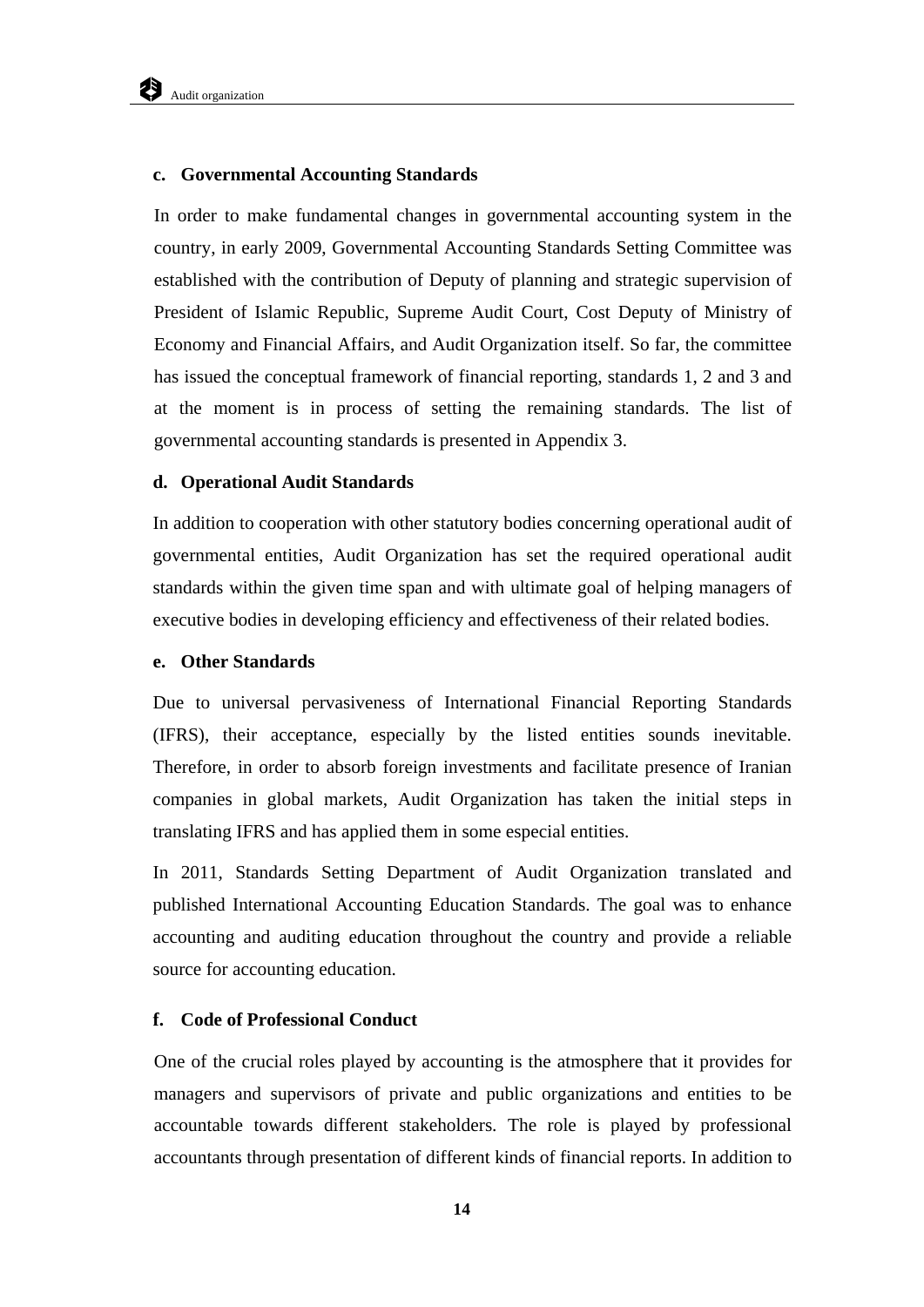knowledge, skill, experience, and continuous training, the reliability of the works presented by professional accountants is highly influenced by the level of their honesty, integrity, and realism. They should offer their services in accordance with the ethical rules. Based on the codes of ethics approved by IFAC, together with the socio- economic factors in Iran, the code of ethics for accountants was issued in 1998, to be effective as of  $20<sup>th</sup>$  March 1999.

#### - **Training**

Developing professional knowledge of the organization's employees and managers, and accountants employed in entities under review is among the responsibilities set for Audit Organization. The task is fulfilled through planning and conducting continuous training programs.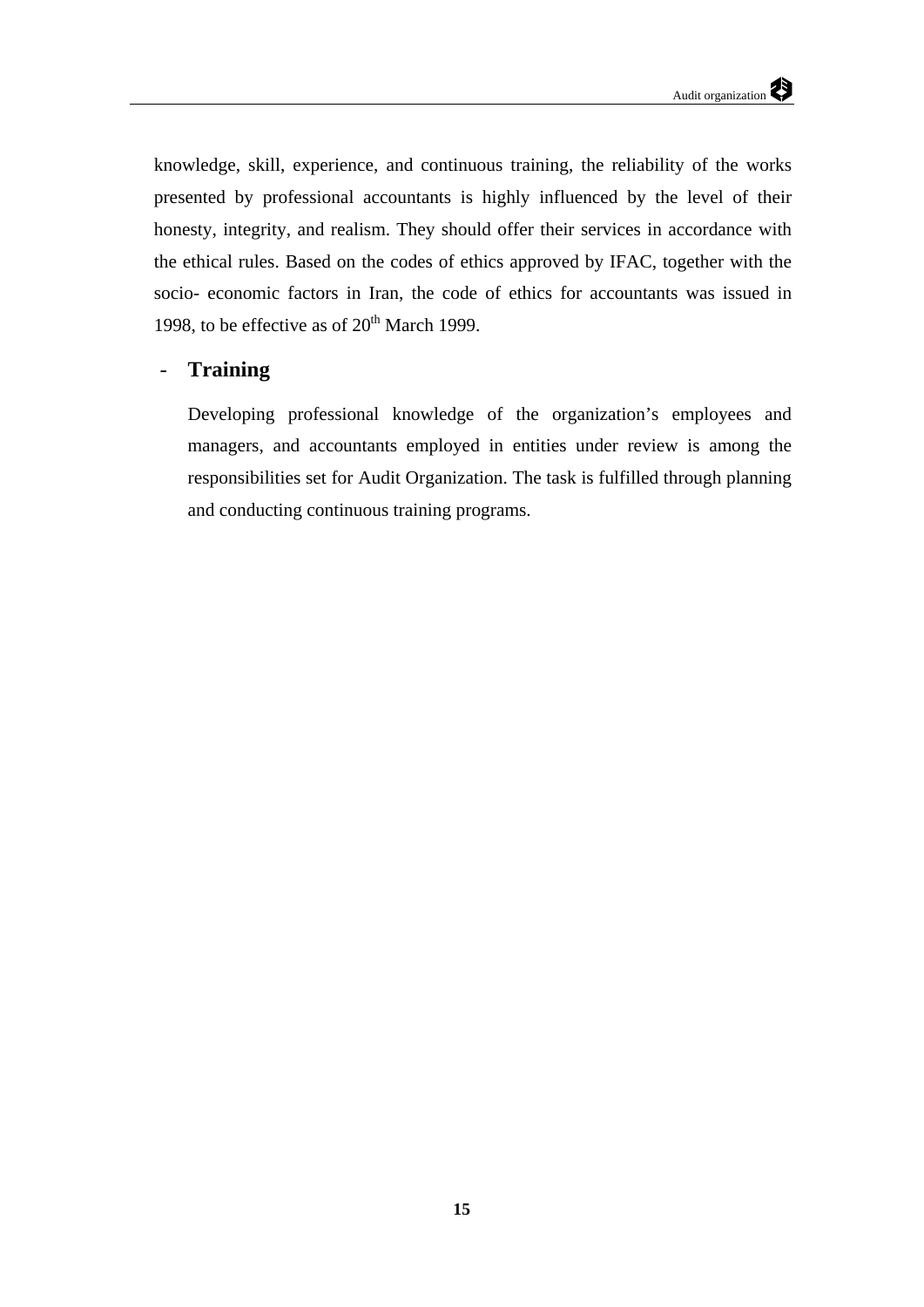

| <b>Position</b>   | <b>Topic</b>                      | $1st$ Year       | $2^{\rm nd}$ Year | $3^{\text{rd}}$ Year     | 4 <sup>th</sup> Year            | $5^{\text{th}}$ Year          | 6 <sup>th</sup> Year |
|-------------------|-----------------------------------|------------------|-------------------|--------------------------|---------------------------------|-------------------------------|----------------------|
|                   |                                   | <b>Hours</b>     | <b>Hours</b>      | <b>Hours</b>             | <b>Hours</b>                    | <b>Hours</b>                  | <b>Hours</b>         |
| <b>Auditor</b>    | <b>Financial Accounting</b>       | $\boldsymbol{0}$ | 18                | 16                       | 18                              | 20                            | 20                   |
|                   | Auditing                          | 8                | 18                | 18                       | 10                              | 16                            | 16                   |
|                   | Management, Management Accounting | $\boldsymbol{0}$ | $\boldsymbol{0}$  | $\boldsymbol{0}$         | 10                              | 4                             | $\boldsymbol{0}$     |
|                   | .etc.                             |                  |                   |                          |                                 |                               |                      |
|                   | <b>Ethical Rules</b>              | $\,8\,$          | $\overline{4}$    | 6                        | 2                               | $\overline{0}$                | $\overline{4}$       |
|                   | Total                             | 16               | 40                | 40                       | 40                              | 40                            | 40                   |
|                   | <b>Information Technology</b>     | 80               | 40                | 16                       | 16                              | 16                            | 16                   |
|                   | English in Auditing and Reporting |                  | $\overline{0}$    | $\overline{4}$           | $\overline{4}$                  | $\overline{4}$                | $\overline{4}$       |
|                   | <b>Total</b>                      | 96               | 80                | 60                       | 60                              | 60                            | 60                   |
| <b>Senior</b>     | Financial Accounting              | 16               | 16                | 16                       |                                 | According to this program,    |                      |
| Auditor           | Auditing                          | 16               | 16                | 16                       |                                 | every employee must undergo   |                      |
|                   | Management, Management Accounting | $\overline{4}$   | 4                 | $\overline{4}$           |                                 | 40hours of annual training,   |                      |
|                   | ,etc.                             |                  |                   |                          |                                 | added by 20 hours of          |                      |
|                   | <b>Ethical Rules</b>              | $\overline{4}$   | $\overline{4}$    | $\overline{4}$           |                                 | computerized auditing.        |                      |
|                   | Total                             | 40               | 40                | 40                       |                                 | Moreover, based on the works  |                      |
|                   | <b>Information Technology</b>     | 16               | 16                | 16                       |                                 | conducted by different        |                      |
|                   | English in Auditing and Reporting | $\overline{4}$   | $\overline{4}$    | $\overline{4}$           |                                 | professional levels, the      |                      |
|                   | Total                             | 60               | 60                | 60                       | training time has been wisely   |                               |                      |
| Supervisor        | <b>Financial Accounting</b>       | 16               | 16                | 16                       | allocated to different required |                               |                      |
|                   | Auditing                          | 16               | 16                | 16                       |                                 | topics. The annual program    |                      |
|                   | Management, Management Accounting | $\overline{4}$   | 4                 | $\overline{4}$           | was planned in alignment with   |                               |                      |
|                   | .etc.                             |                  |                   |                          | the requirements set forth by   |                               |                      |
|                   | <b>Ethical Rules</b>              | $\overline{4}$   | 4                 | $\overline{4}$           | professional bodies.            |                               |                      |
|                   | Total                             | 40               | 40                | 40                       |                                 | Enforcement of the program    |                      |
|                   | <b>Information Technology</b>     | 16               | 16                | 16                       |                                 | requires three levels of      |                      |
|                   | English in Auditing and Reporting | $\overline{4}$   | $\overline{4}$    | $\overline{\mathcal{L}}$ |                                 | knowledge and recognition,    |                      |
|                   | Total                             | 60               | 60                | 60                       |                                 | application and analysis, and |                      |
| <b>Senior</b>     | <b>Financial Accounting</b>       | 12               | 12                | 12                       | assessment.                     |                               |                      |
| <b>Supervisor</b> | Auditing                          | 12               | 12                | 12                       |                                 |                               |                      |
|                   | Management, Management Accounting | 12               | 12                | 12                       |                                 |                               |                      |
|                   | ,etc.                             |                  |                   |                          |                                 |                               |                      |
|                   | <b>Ethical Rules</b>              | $\overline{4}$   | $\overline{4}$    | $\overline{4}$           |                                 |                               |                      |
|                   | Total                             | 40               | 40                | 40                       |                                 |                               |                      |
|                   | <b>Information Technology</b>     | 16               | 16                | 16                       |                                 |                               |                      |
|                   | English in Auditing and Reporting | $\overline{4}$   | $\overline{4}$    | $\overline{4}$           |                                 |                               |                      |
|                   | Total                             | 60               | 60                | 60                       |                                 |                               |                      |

# **Long-term Training Program for Professional Employees**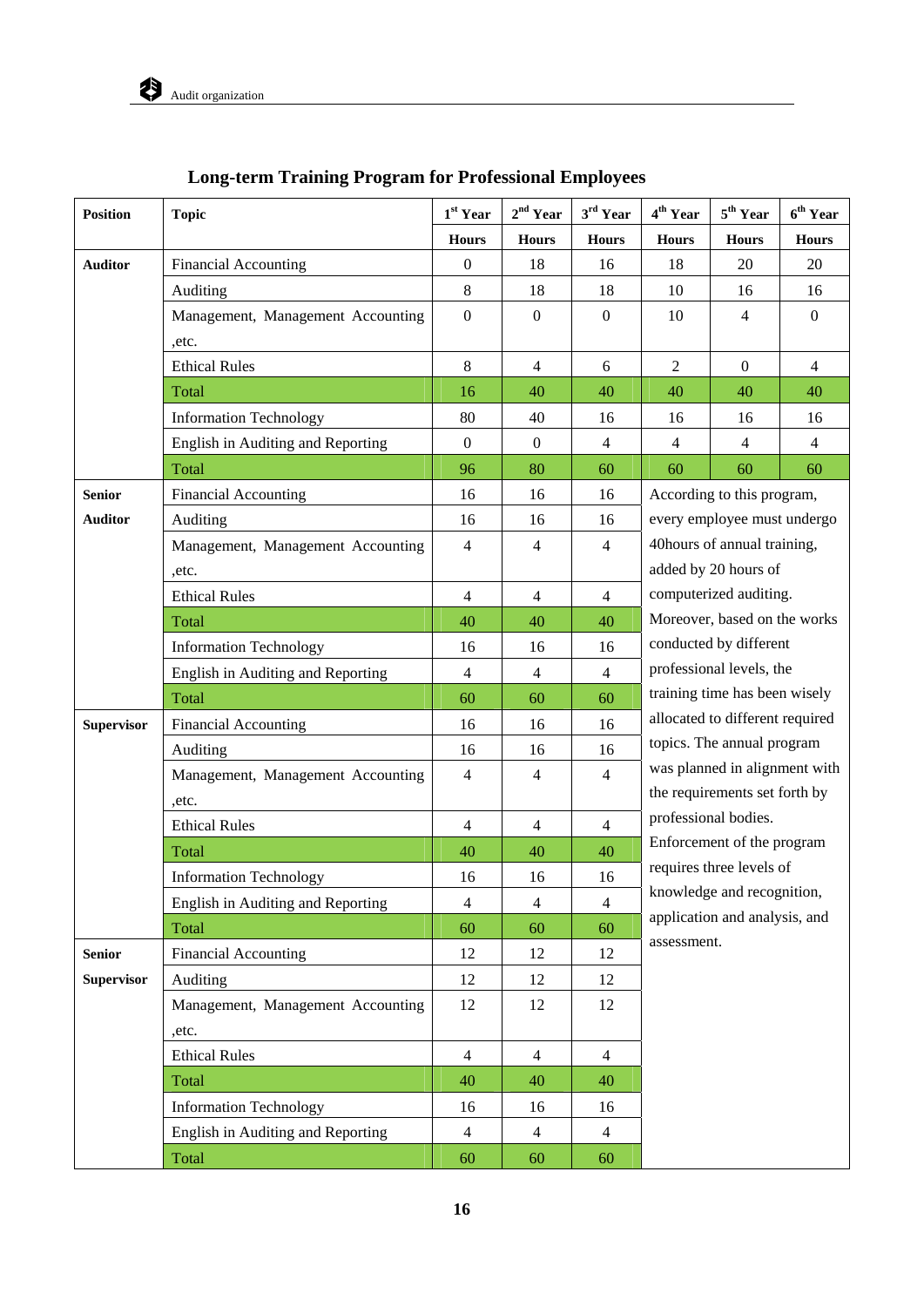| <b>Position</b>                       | <b>Topic</b>                                                     | <b>Hours</b> |
|---------------------------------------|------------------------------------------------------------------|--------------|
| <b>Managers</b>                       | New Accounting Standards and Related Matters                     | 6            |
| &<br><b>Senior</b><br><b>Managers</b> | New Auditing Standards and related Matters                       | 6            |
|                                       | Management, Management Accounting, Governmental Accounting, etc. | 4            |
|                                       | <b>Updating Ethical Rules</b>                                    |              |
|                                       | Total                                                            | 20           |
|                                       | <b>Information Technology</b>                                    | 16           |
|                                       | English in Auditing and Financial Reporting                      | 4            |
|                                       | Total                                                            | 40           |

#### **Long-term Training Program for Managers**

#### - **Research, Publications, and Other Scientific Activities**

The organization has been engaged in research and publication from its inception and so far has published 200 publications on financial accounting, managerial accounting, cost accounting, governmental accounting, auditing and other related subjects of which some have received public acclamation and elected as the book of the year. These publications are widely recognized as textbooks by universities and other institutions of higher education across the country. They have received massive reception from professional accountants, accounting students, and students in other related fields, and most of them have been reprinted in 10 to 15 thousand copies and in more than 20 times edition.

#### **Hesabras (Auditor) Quarterly**

To enhance accountancy knowledge among the organization's personnel and other external practicing accountants, Hesabras periodical is issued every two months in order to cover news from professional bodies, accounting advancements in different areas, accounting and auditing issues particular to Iran, taxation rules and regulations, and application of IT in accounting. Moreover, for accountants' information and having their comments on exposure drafts of accounting and auditing standards and Technical Committee's pronouncements, Hesabras also covers the aforementioned topics. By March 2013, 63 issues have been published.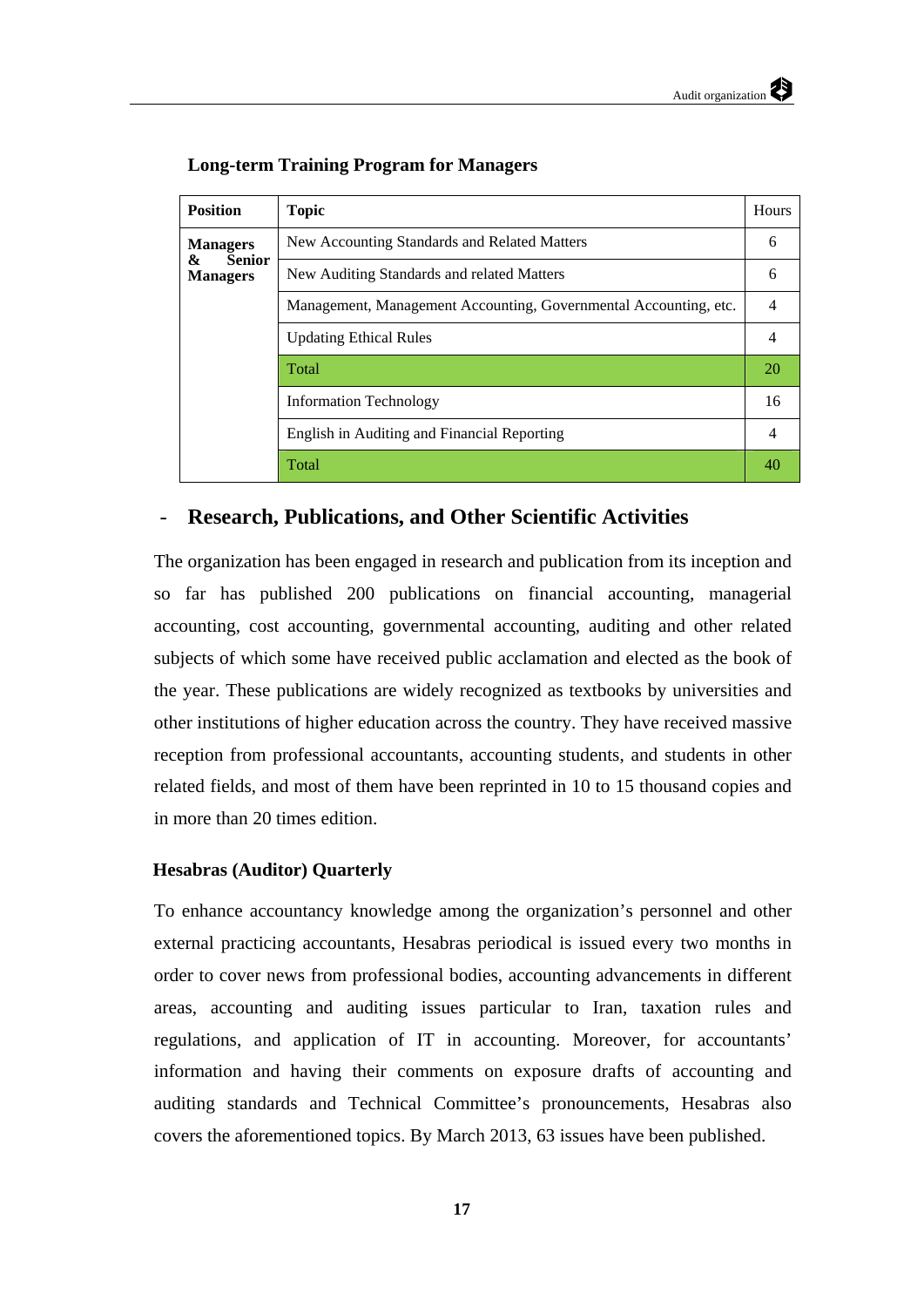#### **The Portal**

The comprehensive portal of the organization was initially established with the aim to eliminate many tedious physical operations previously done manually such as; filling in time sheets and printing out salary sheets, and it was targeted to make use of automated facilities in order to save time and reduce costs. In 2012, followed by the changes made in the organization's website, not only the security criteria were elevated, but also additional facilities such as ability to access other related websites, communicate with other organizations and receive information from internal systems were added to the portal.

#### **ACL Software**

In order to achieve the latest computerized audit technology, Audit organization decided to obtain ACL audit software in 2012. The software is among four popular audit software applied by big global firms. At the moment, the organization is planning to test it in a trial run and train its different features to the personnel. The software is scheduled to be experimentally applied by some audit groups in the second half of the current year.

### **Other Activities**

Scientific support of seminars relevant to accounting and auditing profession is among other scientific activities administered by Audit Organization. In September 2011, the organization held the first conference concerning International Financial Reporting Standards (IFRS), Challenges and Changes, in quite a professional level. The seminar was focused on potential effects regarding acceptance of international standards and their role in financial reporting development. Securities & Exchange Organization, Industrial Development and Renovation Organization of Iran (IDRO), and the Association of Chartered Certified Accountants (ACCA) were among contributors to the seminar. From Audit Organization, two lecturers presented their views toward the subject:

- Mr. Akbar Soheilipour (Executive Manager of Audit Organization); and
- Dr. Mousa Bozorgasl (Member of the Board).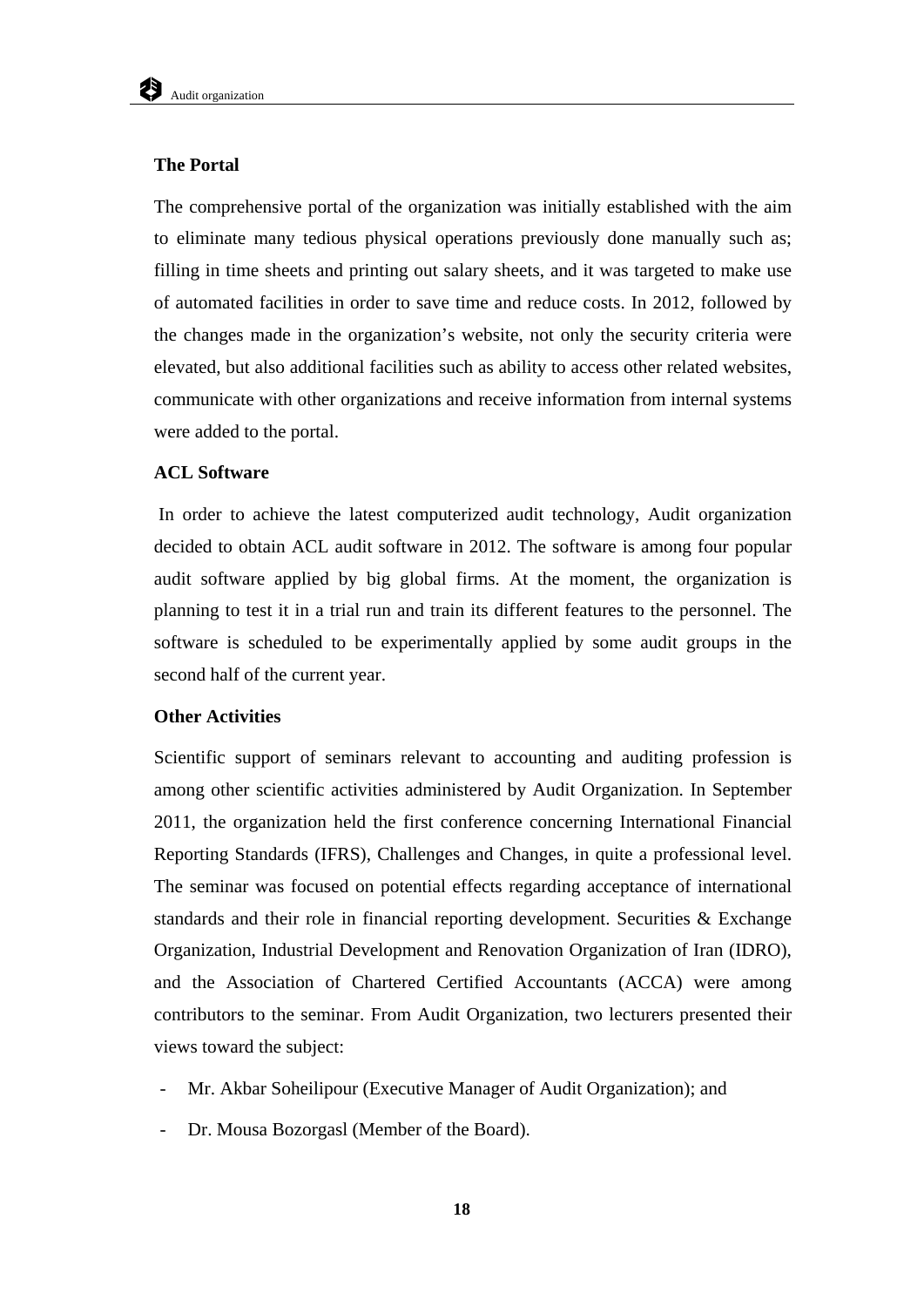Also, in February 2013, the organization held the first national seminar concerning public sector accounting standards with participation of Ministry of Economic Affairs and Finance, Supreme Audit Court, Ministry of Health and Medical Education, and Tehran Municipality.

United Nations Office on Drugs and Crime (UNODC) meeting was held at Audit Organization with representative from the head office (Vienna), Iran, Belarus, Malaysia, and deputy of Ministry of Justice.

A meeting with a representative of the Association of Chartered Certified Accountants (ACCA) and also the ACCA's agent in the Middle East was held in Audit Organization during which the organization received two international certificates.

As per necessary, Audit Organization has always contributed in preparation process of bills, laws, and executive codes. The cooperation includes following issues:

- Rules, regulations, and codes relevant to Iranian Association of Certified Public Accountants (IACPA);
- Anti-corruption and Administrative System Safety Development Law;
- Anti-money Laundering Law;
- Fifth Development Plan Law;
- Accounting Manuals relevant to Iranian Petroleum Company and Iranian Government (prepared and passed every year);
- Commercial Law;
- Direct Taxation Law;
- Public Finance Act:
- Prior-period budgets Law; and
- Other Laws and Acts.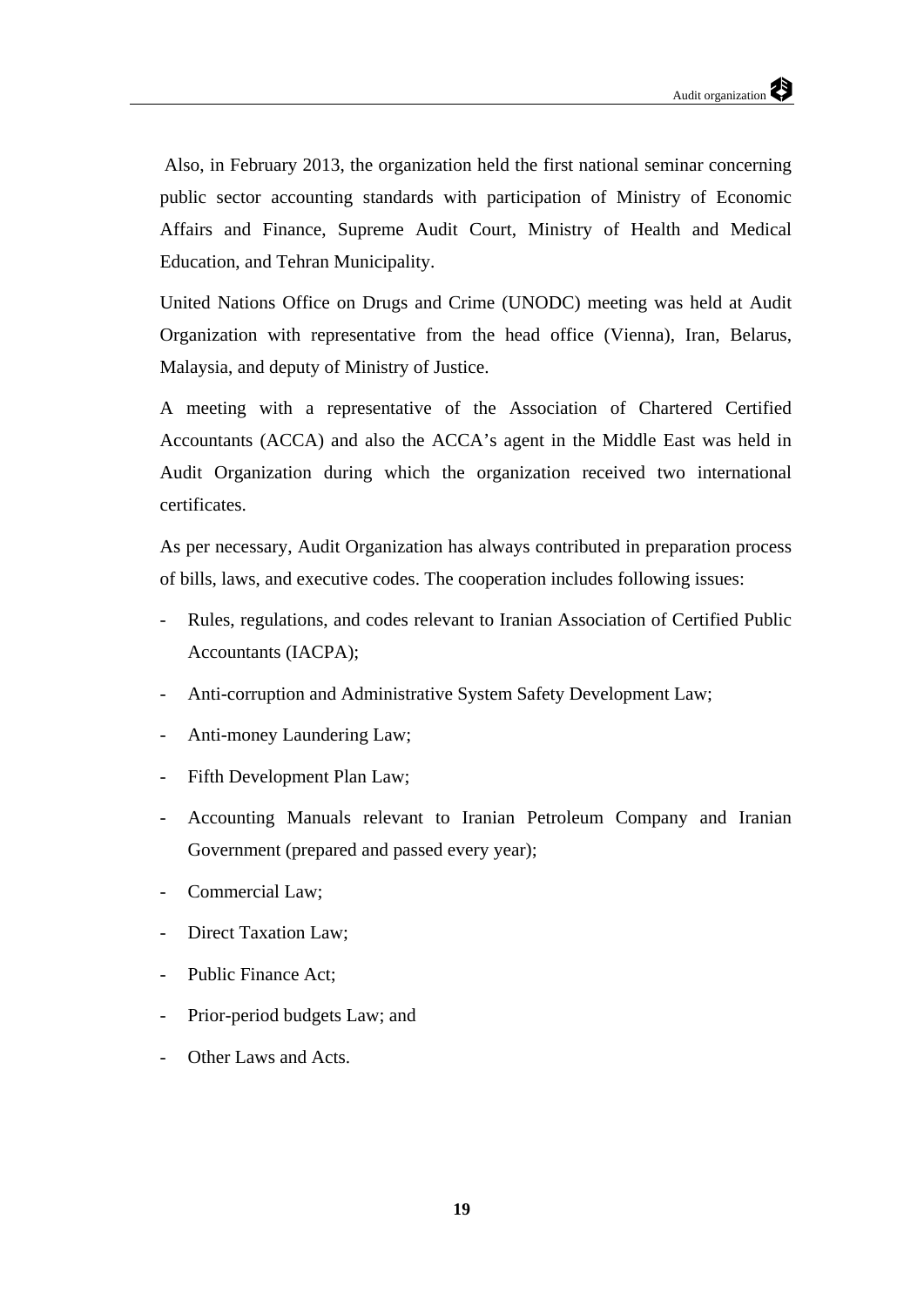Audit Organization also tries to improve its relations and ties with other supervisory bodies through active participation, either as a member or as a guest, in their councils. A meeting with supervisory bodies including minister of intelligence, chiefs of General Inspection Organization, Supreme Audit Court, and Administrative Justice Court was held in that regard.

## - **Policies and Procedures**

- Improving audit services provided to the government, providing special financial services to governmental sectors and those sectors supervised by the government, and responding to financial information of the government;
- Providing managerial as well as system services to the required entities in order to improve the quality of system in entities under review.
- Review and examination of the latest developments occurring in the profession, and planning for setting and expansion of accounting, auditing and ethical principles and standards in align with the Islamic rules.
- Application of scientific and empirical methods to improve professional knowledge based on domestic needs.
- Application of the latest computerized audit technology, upgrading the current hardware and network, communication with different organizational centers, and improving notification status within the organization.
- Improving the quality of audit works by increasing quality control activities, intensifying employees' morale, and emphasizing on the role of manager and supervisor.
- Improving accounting and accountancy culture through expansion of standards and publications, and participation in seminars.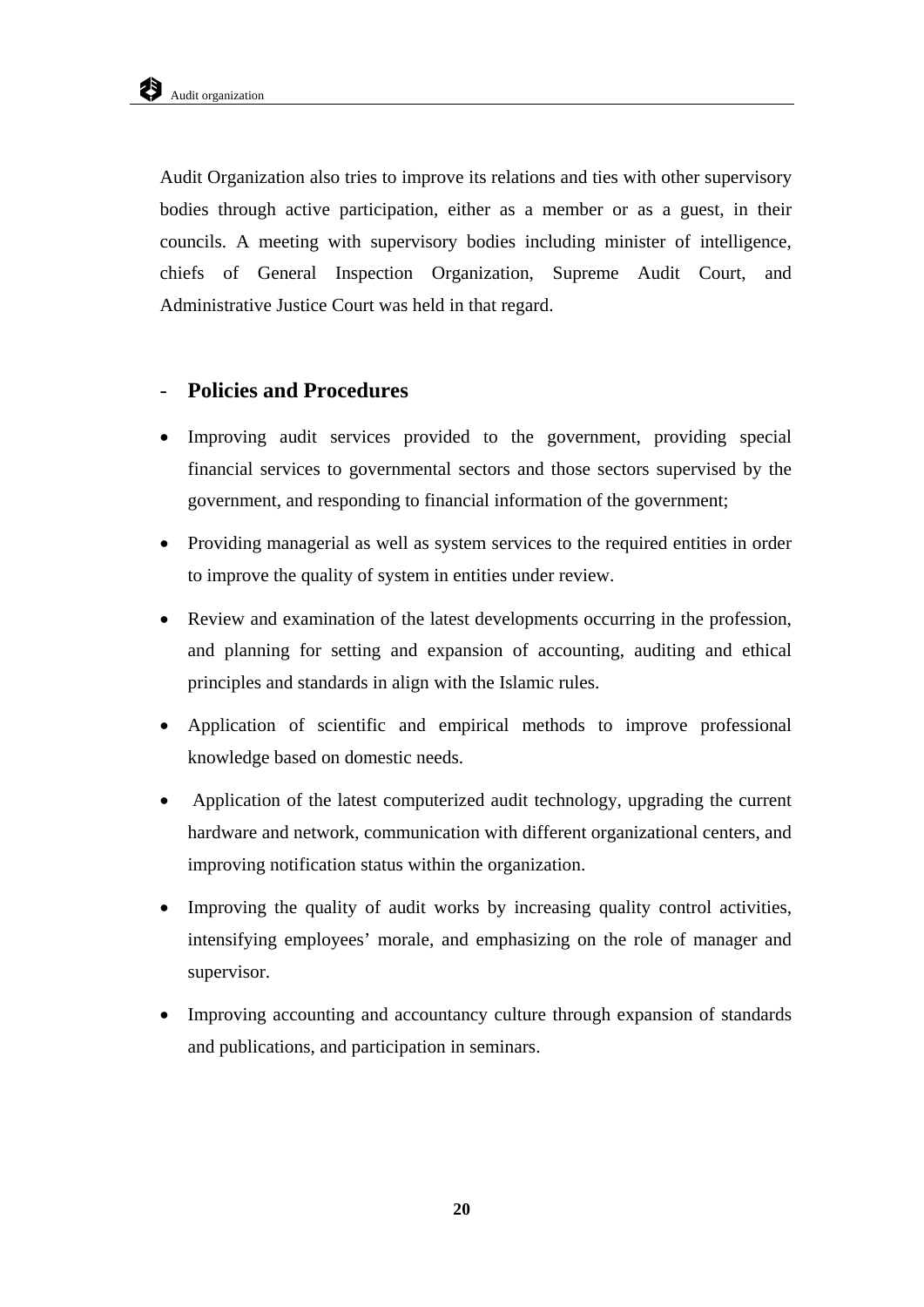# - **Audit Organization's Function Regarding Safety Development of Administrative System**

As a supervisory authority and in order to fulfill its statutory duties and responsibilities, in accordance with the statements put forward by the supreme leader of the Islamic republic of Iran, Audit Organization has been always so determined to fight against financial and economic corruption with showing no compromise or hesitation with aim to develop safety level of administrative system. Consequently, this has resulted into a framework in which the organization's functions lie within. Apart from those activities which were covered in previous paragraphs and are directly related to safety development of administrative system, other important activities in this regard are as follow:

- 1- Strengthening entity's internal control system as a tool used for preventing intentional and unintentional misstatements.
- 2- Creating transparency in information exhibited to the users.
- 3- Developing accountability culture.
- 4- Preparing checklists related to safety development of administrative system and anti-corruption act and application of them by auditors.

# - **Ways to Achieve Financial Statements Transparency and Develop Entity's Internal Control System**

- 1- Setting new accounting and auditing standards, as well as updating previous standards as per necessary, especially public sector and performance standards.
- 2- Auditing financial statements and statutory examination, as well as presenting reports regarding the followings:
	- Compliance with accounting standards;
	- Compliance with the rules and regulations; and
	- Other required matters.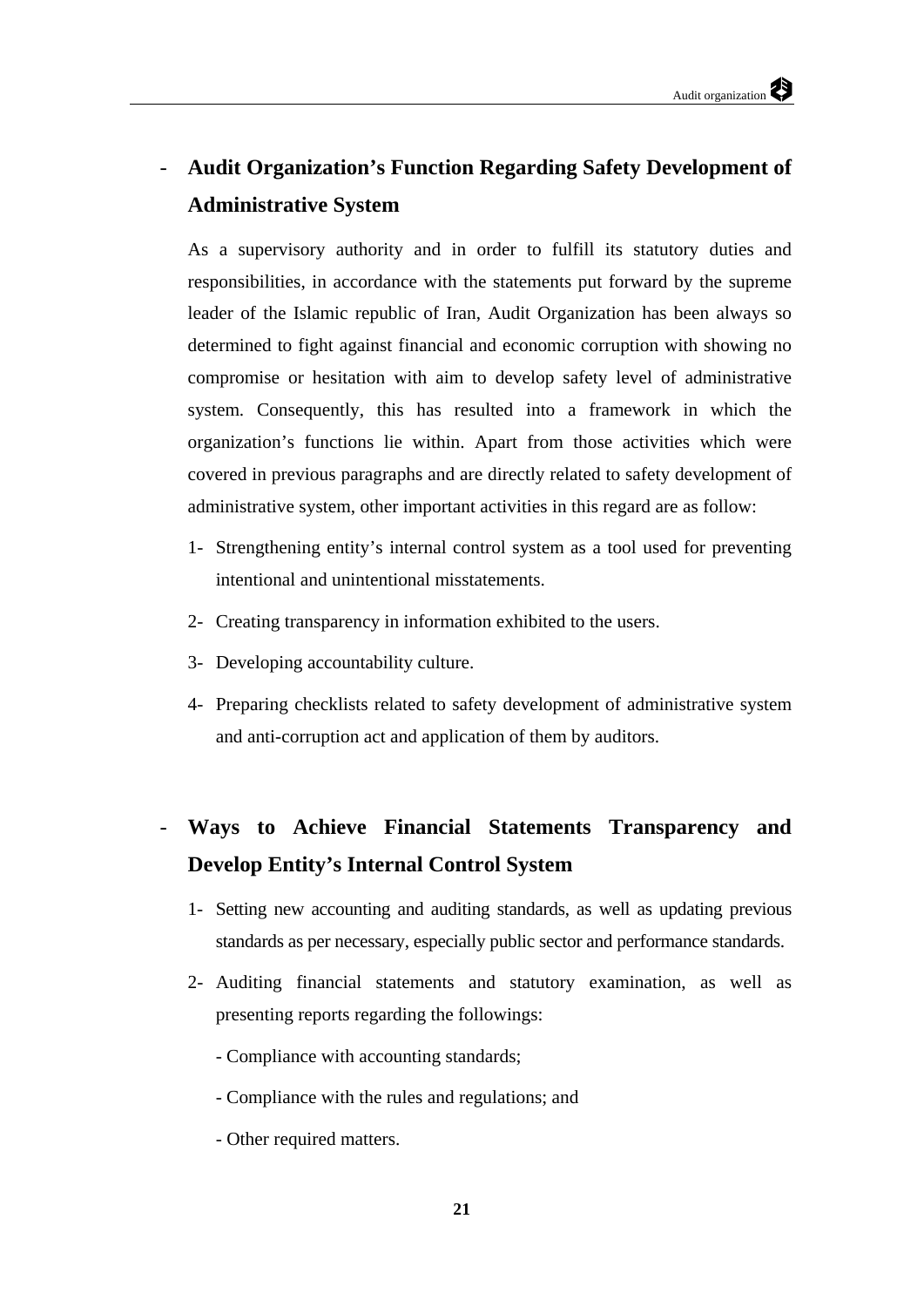- 3- Preparing management letters for entities which indicate deficiencies in their internal control systems and ways to correct them.
- 4- Conducting performance audit in accordance with related standards.
- 5- Other services.

## - **Audit Organization's Role in Responding to Complaints**

Audit organization has pursued the following policies in order to enhance job security and respond to complaints, recommendations and criticisms put forward by its employees and entities under review:

- 1- Communication through a special email address;
- 2- Communication through the organization's website and Hesabres Quarterly;
- 3- Communication through the portal for the organization's personnel;
- 4- Communication through Board members' and deputies' email addresses;
- 5- Communication through personal meetings at the first working days in each month, after 2:00 p.m.; and
- 6- Communication through a mailbox dedicated for complaints and recommendations which is viewed directly by the Executive Manager.

#### - **Covenants**

There are always some ways to breach internal controls. However, with help of God, managers and other employees in Audit Organization hope to play their dedicated functions as financial supervisors in profit organizations, enhancers of accounting knowledge and profession, and developers of the quality of accounting services as best as possible, and accordingly increase validity and desirability levels of the information provided by the entities and expand accountability culture in the society.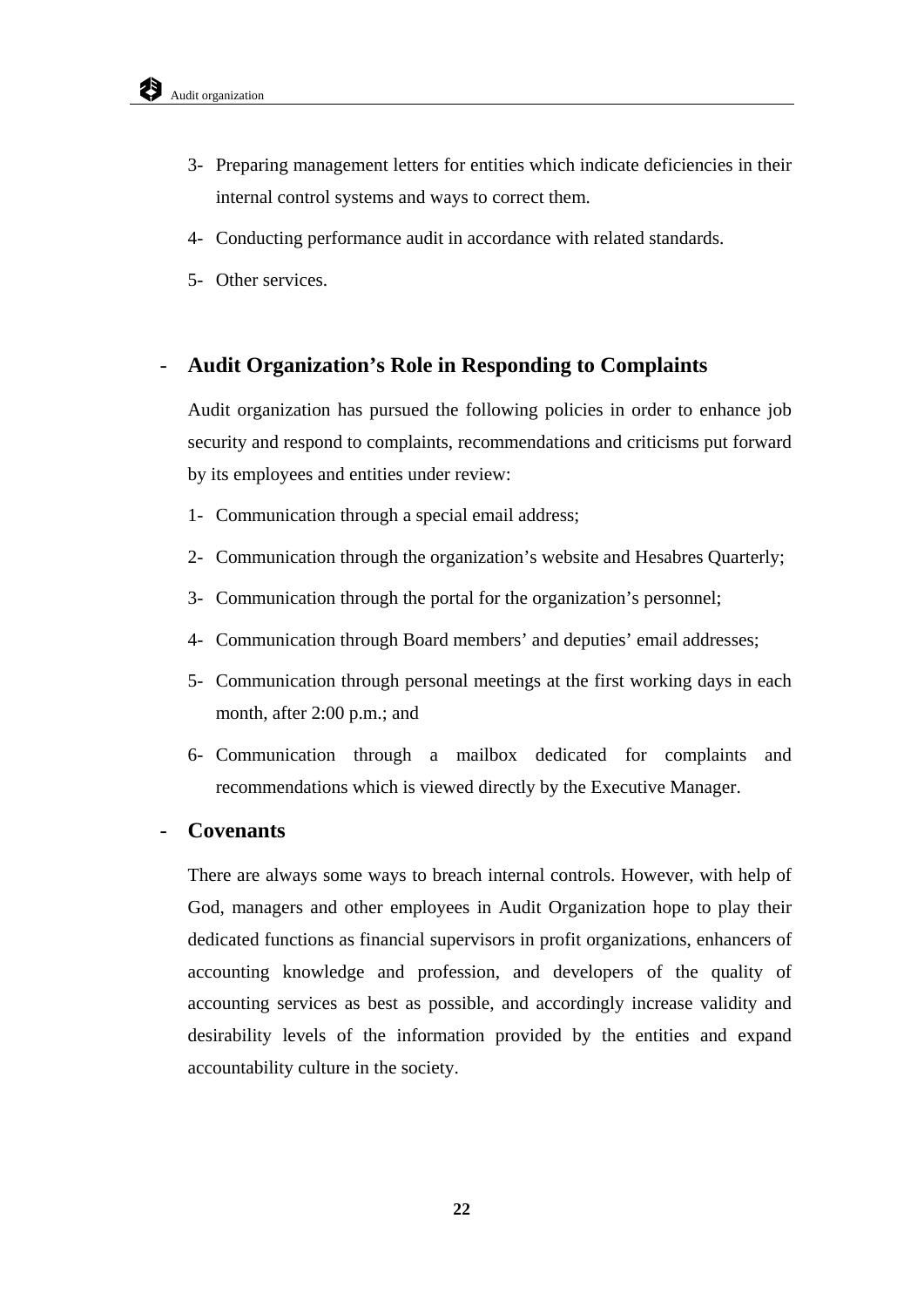|                 | <b>Approved Standards</b>                                                  |                          |  |  |
|-----------------|----------------------------------------------------------------------------|--------------------------|--|--|
| No.             | <b>Title</b>                                                               | <b>Compatible with</b>   |  |  |
| $\mathbf{1}$    | <b>Presentation of Financial Statements</b>                                | IAS <sub>1</sub>         |  |  |
| $\overline{2}$  | <b>Cash Flows Statements</b>                                               | IAS 7, except for (a)    |  |  |
| $\overline{3}$  | Revenue                                                                    | <b>IAS 18</b>            |  |  |
| $\overline{4}$  | Provisions, Contingent Liabilities and Contingent Assets<br>(revised 2005) | <b>IAS 37</b>            |  |  |
| $\mathfrak s$   | Events after the Balance Sheet Date (revised 2005)                         | <b>IAS 10</b>            |  |  |
| 6               | Report on Financial Performance                                            | IAS <sub>8</sub>         |  |  |
| $\overline{8}$  | Inventories                                                                | IAS <sub>2</sub>         |  |  |
| 9               | <b>Construction Contracts</b>                                              | <b>IAS 11</b>            |  |  |
| 10              | <b>Accounting for Government Grants</b>                                    | IAS 20, except for (b)   |  |  |
| 11              | Tangible Fixed Assets (revised 2007 and corrected 2010)                    | <b>IAS 16</b>            |  |  |
| $\overline{12}$ | Related Party Disclosures (revised 2007)                                   | <b>IAS 24</b>            |  |  |
| 13              | <b>Borrowing Costs</b>                                                     | <b>IAS 23</b>            |  |  |
| 14              | Presentation of Current Assets & Current Liabilities                       | IAS <sub>1</sub>         |  |  |
| 15              | Accounting for Investments (corrected 2010)                                | <b>IAS 25</b>            |  |  |
| 16              | Foreign Exchange Translation (revised 2010)                                | IAS 21, except for (c)   |  |  |
| 17              | Intangible Assets (revised 2007 and corrected 2010)                        | <b>IAS 38</b>            |  |  |
| 18              | Consolidated Financial Statements and Accounting for                       | IAS 27,                  |  |  |
|                 | Investment in Subsidiaries (revised 2005 and corrected 2010)               |                          |  |  |
| 19              | Business Combinations (revised 2005)                                       | IAS 3, except for (d)    |  |  |
| 20              | Accounting for Investments in Associates (revised 2010)                    | IAS 28, except for (e)   |  |  |
| 21              | Leases (corrected 2010)                                                    | <b>IAS 17</b>            |  |  |
| 22              | Interim Financial Reporting (corrected 2010)                               | <b>IAS 34</b>            |  |  |
| $\overline{23}$ | Accounting for Joint Ventures (corrected 2010)                             | <b>IAS 31</b>            |  |  |
| 24              | Financial Reporting by Development Stage Enterprises                       | Not Available            |  |  |
| $\overline{25}$ | <b>Segment Reporting</b>                                                   | IAS 8, except for (f)    |  |  |
| 26              | Agriculture                                                                | IAS 41, except for $(g)$ |  |  |
| 27              | <b>Retirement Benefit Plans</b>                                            | <b>IAS 26</b>            |  |  |
| 28              | General Insurance                                                          | Not Available            |  |  |
| 29              | Real Estate (corrected 2010)                                               | Not Available            |  |  |
| 30              | Earning per Share                                                          | <b>IAS 33</b>            |  |  |
| 31              | Non-current Assets Held for Sale and Discontinued                          | IAS <sub>5</sub>         |  |  |
|                 | Operations                                                                 |                          |  |  |
| 32              | <b>Impairment of Assets</b>                                                | <b>IAS 36</b>            |  |  |
| $\overline{33}$ | <b>Employee Benefits</b>                                                   | <b>IAS 19</b>            |  |  |

# - **Appendix 1: List of Accounting Standards**

(a) Two extra subtitles are added to cash flows statements.

(b) Requirements mentioned in Iranian Regulations.

(c) Recognition of differences arising on translation of foreign currency balances of companies subject to State Audit Act of Iran and transfer of exchange differences included in owner's equity to retained earnings on disposal of foreign operations.

(d) Except for amortization of goodwill, minority interest and goodwill.

(e) Presentation of investments in associates in the financial statements of investor.

(f) Requirements regarding identification of primary and secondary segments and disclosure of

each segment's share of profit or loss in investments accounted for under equity method.

(g) Recognition of environmental assets at their costs and governmental grants according to their amortization rate.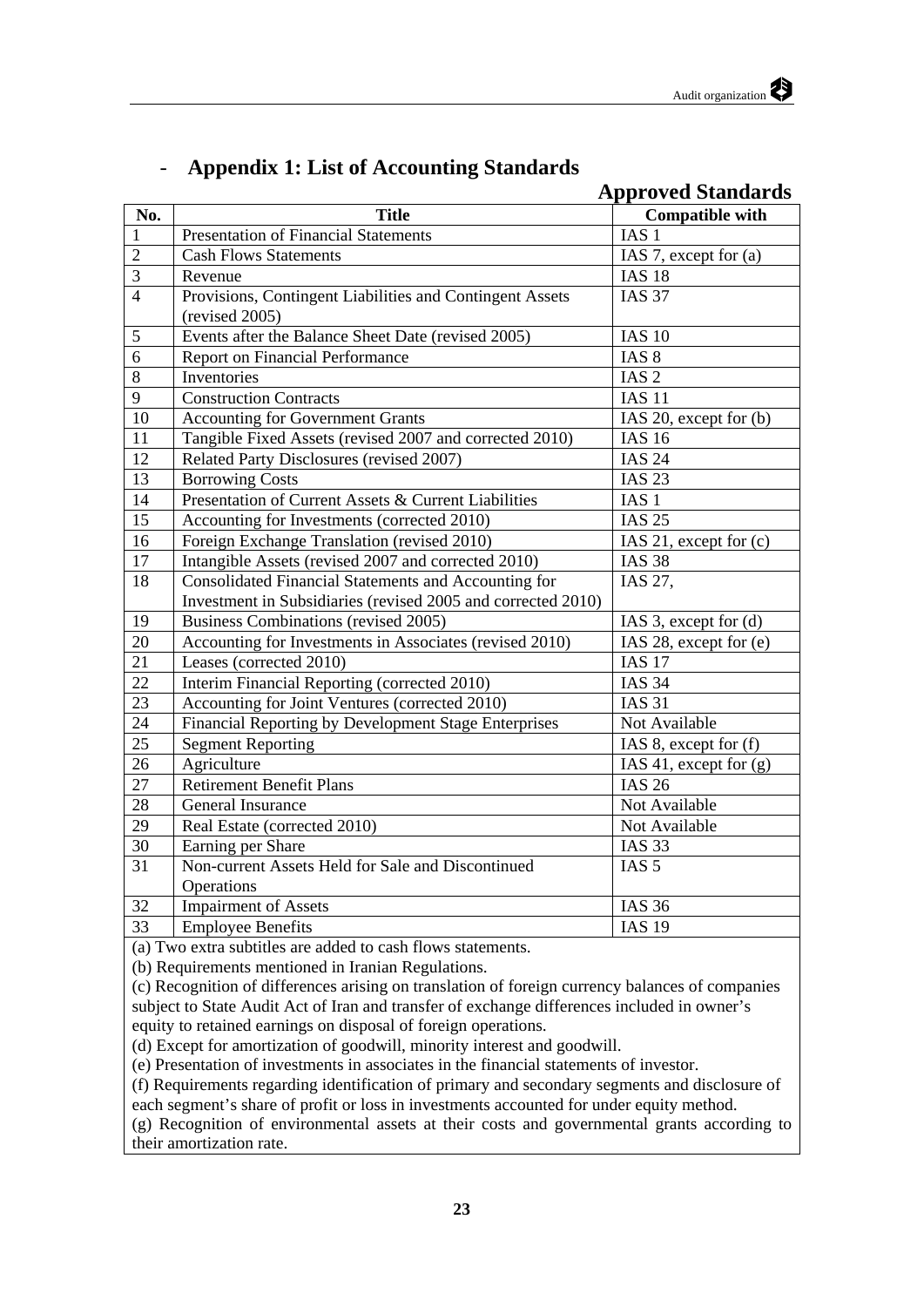# - **Appendix 2: List of Auditing Standards**

# **Auditing Standards, Other Assurance and Related Services**

| No. | <b>Title</b>                                               | <b>Compatible with</b> |
|-----|------------------------------------------------------------|------------------------|
| 1   | Quality Control, Auditing, Review, Other Assurance and     | 1                      |
|     | Related Services (Issued 2008)                             |                        |
| 200 | Objectives and General Principles Governing an Audit of    | <b>ISA 200</b>         |
|     | Financial Statements (Revised 2007)                        |                        |
| 210 | Terms of Audit Engagement                                  | <b>ISA 210</b>         |
| 220 | Quality Control for Audits of Historical Financial         | <b>ISA 220</b>         |
|     | Information (Revised 2007)                                 |                        |
| 230 | Documentation (Revised 2007)                               | <b>ISA 230</b>         |
| 240 | The Auditor's Responsibilities to Consider Fraud and Error | <b>ISA 240</b>         |
|     | in an Audit of Financial Statements (Revised 2005)         |                        |
| 250 | Consideration of Laws and Regulations in an Audit of       | <b>ISA 250</b>         |
|     | <b>Financial Statements</b>                                |                        |
| 300 | Planning an Audit of Financial Statements                  | <b>ISA 300</b>         |
| 315 | Understanding the Entity and Its Environment and           | <b>ISA 315</b>         |
|     | Assessing the Risk of Material Misstatement (Issued 2007)  |                        |
| 320 | <b>Audit Materiality</b>                                   | <b>ISA 320</b>         |
| 330 | The Auditor's Procedures in Response to Assessed Risks     | <b>ISA 330</b>         |
|     | (Is sued 2007)                                             |                        |
| 450 | Evaluation of Misstatements Identified During the Audits   | <b>ISA 450</b>         |
| 500 | Audit Evidence (Revised 2005)                              | <b>ISA 500</b>         |
| 501 | Audit Evidence- Additional Considerations for Specific     | <b>ISA 501</b>         |
|     | Items (Replaced with Section 50 Appendix, 2005)            |                        |
| 505 | <b>External Confirmation (Revised 2004)</b>                | <b>ISA 505</b>         |
| 510 | <b>Initial Engagement-Opening Balances</b>                 | <b>ISA 510</b>         |
| 520 | <b>Analytical Procedures</b>                               | <b>ISA 520</b>         |
| 530 | Audit Sampling and Other Means of Testing (Revised         | <b>ISA 530</b>         |
|     | 2004)                                                      |                        |
| 540 | <b>Audit of Accounting Estimates</b>                       | <b>ISA 540</b>         |
| 550 | <b>Related Parties</b>                                     | <b>ISA 550</b>         |
| 560 | <b>Subsequent Events</b>                                   | <b>ISA 560</b>         |
| 570 | Going Concern (Revised 2004)                               | <b>ISA 570</b>         |
| 580 | <b>Management Presentations</b>                            | <b>ISA 580</b>         |
| 600 | Using the Work of Another Auditor                          | <b>ISA 600</b>         |
| 610 | Considering the Work of Internal Audit                     | ISA 610                |
| 620 | Using the Work of an Expert                                | <b>ISA 620</b>         |
| 700 | The Auditor's Report on Financial Statements (Revised      | <b>ISA 700</b>         |
|     | 2005)                                                      |                        |
| 705 | Modifications to the Opinion in the Independent Auditor's  | <b>ISA 705</b>         |
|     | Report                                                     |                        |
| 706 | <b>Emphasis of Matter Paragraphs</b>                       | <b>ISA 706</b>         |
| 710 | Comparatives (Issued 2005)                                 | <b>ISA 710</b>         |
| 720 | Other Information in Documents Containing Audited          | <b>ISA 720</b>         |
|     | Financial Statements (Issued 2005)                         |                        |
| 800 | The Independent Auditor's Report on Special Purpose        | <b>ISA 800</b>         |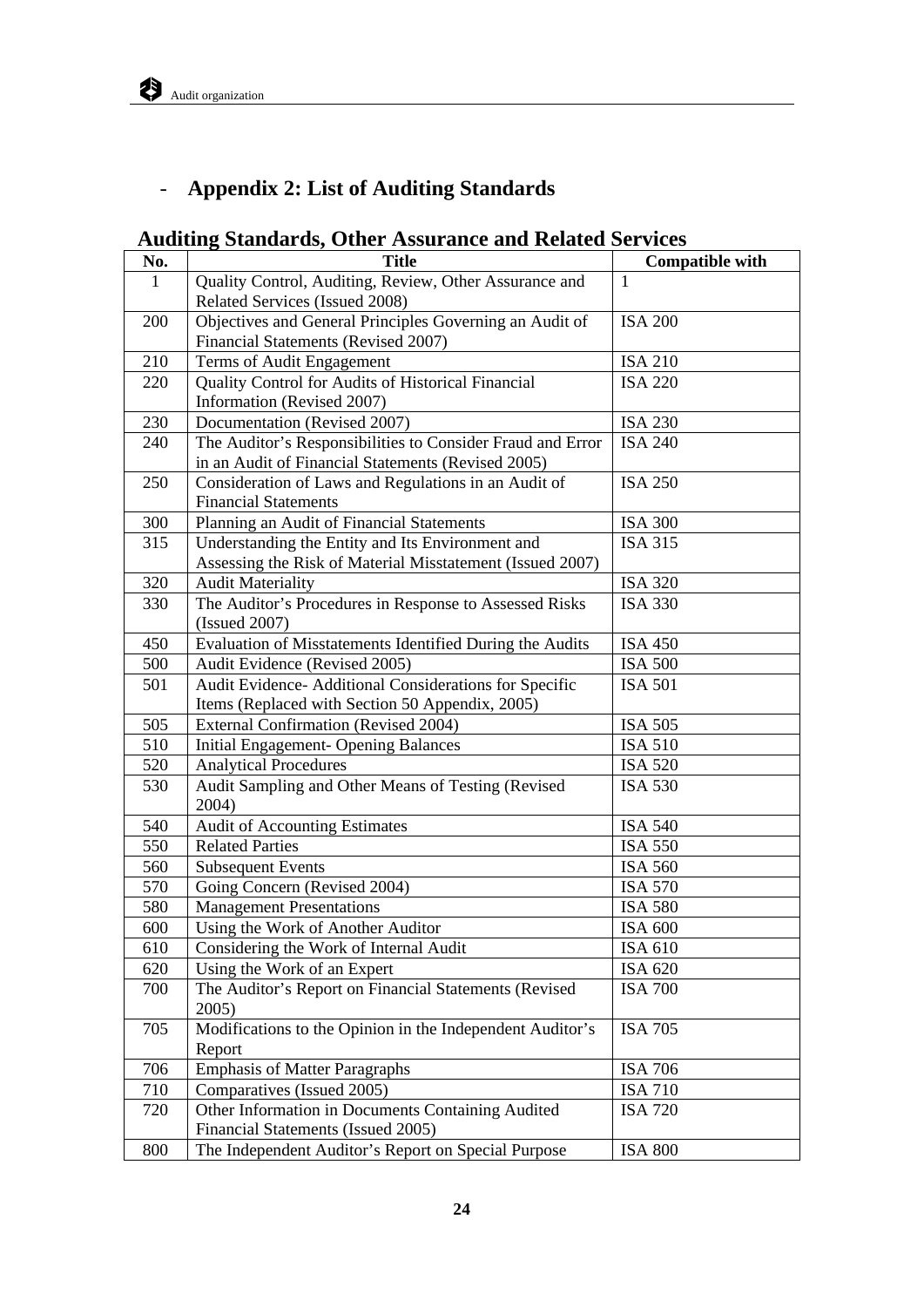| No.  | <b>Title</b>                                             | <b>Compatible with</b> |
|------|----------------------------------------------------------|------------------------|
|      | <b>Audit Engagements</b>                                 |                        |
| 805  | Special Considerations-Audits of Single Financial        | <b>ISA 805</b>         |
|      | Statements, Special Elements, accounts or items of       |                        |
|      | <b>Financial Statements</b>                              |                        |
| 1005 | <b>Audit of Small Entities</b>                           | <b>IAPS 1005</b>       |
| 1007 | <b>Communication with Management</b>                     | <b>IAPS 1007</b>       |
| 2400 | <b>Engagements to Review Financial Statements</b>        | <b>ISRE 2400</b>       |
| 2410 | Review of Interim Financial Information Performed by the | <b>ISRE 2410</b>       |
|      | Independent Auditor of the Entity                        |                        |
| 3400 | The Examination of Prospective Financial Information     | <b>ISAE 3400</b>       |
|      | (Is sued 2005)                                           |                        |
| 4400 | <b>Engagements to Perform Agreed-upon Procedures</b>     | <b>ISRS 4400</b>       |
|      | <b>Regarding Financial Information</b>                   |                        |
| 4410 | <b>Engagements to Compile Financial Information</b>      | <b>ISRS 4410</b>       |
|      |                                                          |                        |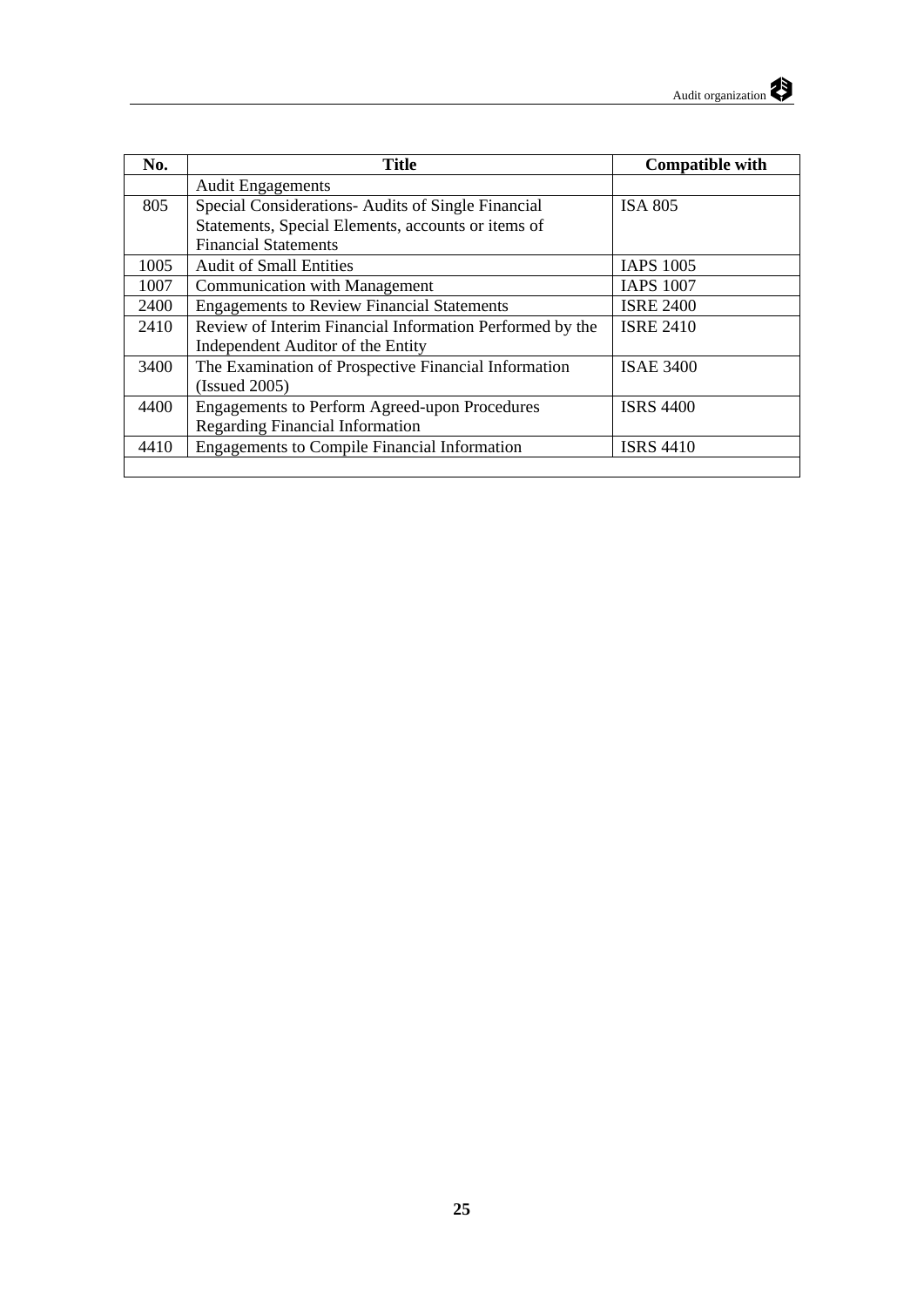# - **Appendix 3: List of Public Sector Accounting Standards**

| No.           | Title                                                      |
|---------------|------------------------------------------------------------|
|               | Conceptual Framework                                       |
|               | <b>Presentation of Financial Statements</b>                |
| $\mathcal{D}$ | Presentation of Budget Information in Financial Statements |
| 3             | Revenue from Non-exchange Operation (Tax and Transfers)    |